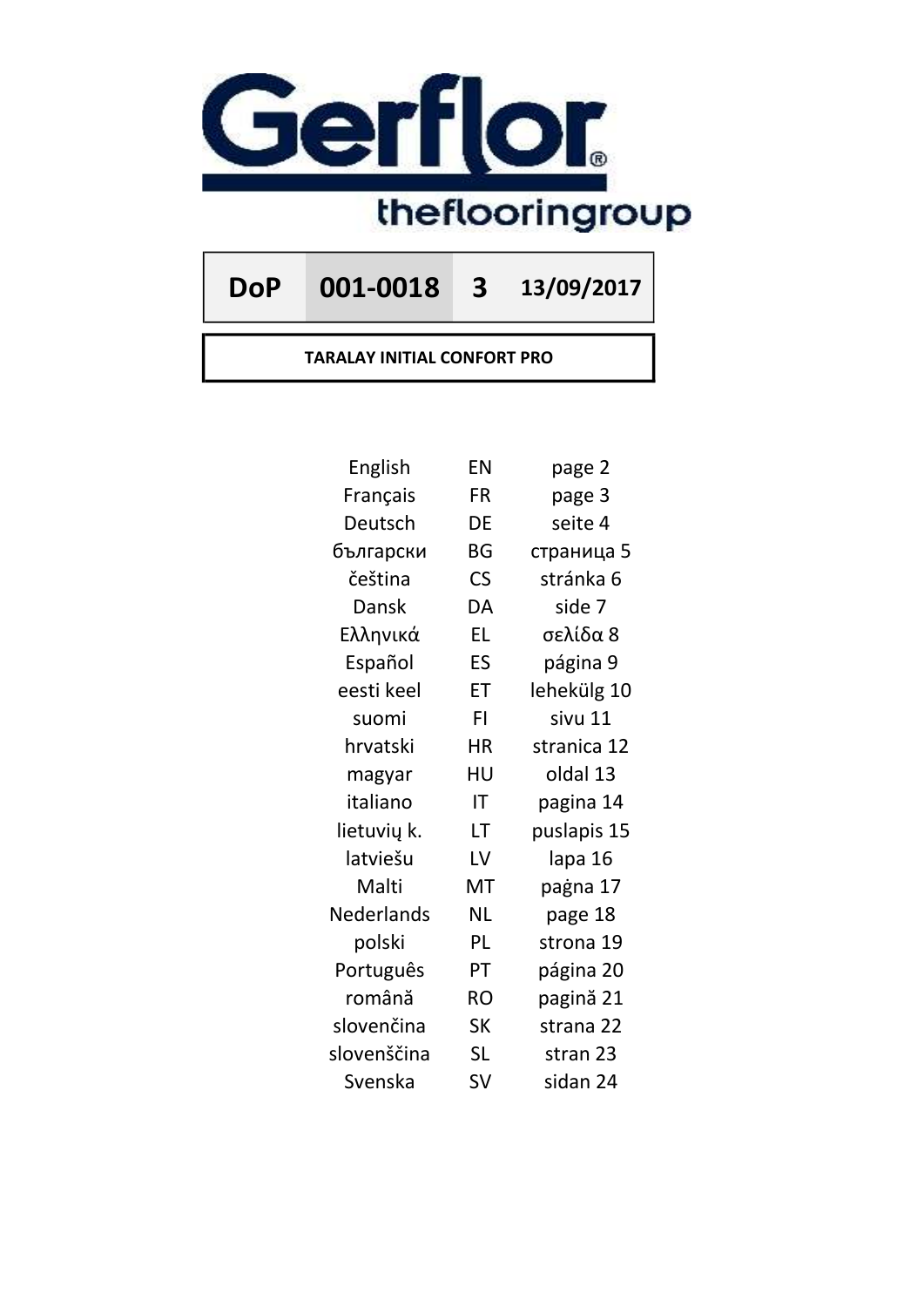

CE

|                                                                         | <b>DECLARATION OF PERFORMANCE</b> |              |                     |           |                                                 |
|-------------------------------------------------------------------------|-----------------------------------|--------------|---------------------|-----------|-------------------------------------------------|
| <b>No</b>                                                               | 001-0018                          | $\mathbf{3}$ | 13/09/2017          | <b>EN</b> |                                                 |
| 1. Unique identification code of the product-type:                      |                                   |              |                     |           |                                                 |
| <b>TARALAY INITIAL CONFORT PRO</b>                                      |                                   |              |                     |           |                                                 |
| 2214-2215-2794                                                          |                                   |              |                     |           |                                                 |
| 2. Intended use/es:                                                     |                                   |              |                     |           |                                                 |
| Floor covering for internal use                                         |                                   |              |                     |           |                                                 |
| 3. Manufacturer:                                                        |                                   |              |                     |           |                                                 |
| GERFLOR - 50 Cours de la République - 69627 Villeurbanne Cedex - France |                                   |              |                     |           |                                                 |
| 4. System/s of AVCP:                                                    |                                   |              |                     |           |                                                 |
| System $3 \rightarrow$ characteristics A and C                          |                                   |              |                     |           |                                                 |
| System 4 $\rightarrow$ other characteristics                            |                                   |              |                     |           |                                                 |
| 5. Harmonised standard:                                                 |                                   |              |                     |           |                                                 |
| EN 14041: 2004                                                          |                                   |              |                     |           |                                                 |
| Notified body/ies:                                                      |                                   |              |                     |           |                                                 |
| 2401 - CRET                                                             |                                   |              |                     |           | 2017/117                                        |
| 2401                                                                    | performed and issued test reports |              | characteristic A:   |           | 2018/066                                        |
| 6. Declared performance/s:                                              |                                   |              |                     |           |                                                 |
| <b>Essential characteristics</b>                                        |                                   |              | <b>Performances</b> |           | <b>Harmonised</b><br>technical<br>specification |
| A - Reaction to fire                                                    | <b>Bfl s1 - GNCS</b>              |              | Cfl s1 - LCS        |           |                                                 |
|                                                                         |                                   |              |                     |           |                                                 |

| <b>B</b> - Content of PCP            | <b>NPD</b>           |                 |
|--------------------------------------|----------------------|-----------------|
| C - Emissions of formaldehyde (HCHO) | E <sub>1</sub>       |                 |
| D - Water tightness                  | <b>NPD</b>           | EN 14041 : 2004 |
| E - Slip resistance                  | DS                   |                 |
| <b>F</b> - Electrical behaviour      | $<$ 2 kV             |                 |
| <b>G</b> - Thermal conductivity      | $0,25$ W/m $\cdot$ K |                 |

The performance of the product above is in conformity with the set of declared performance/s. This declaration of performance is issued, in accordance with the regulation (UE) No.305/2011, under the sole responsibility of the manufacturer identified above.

Signed for and on behalf of the manufacturer by :

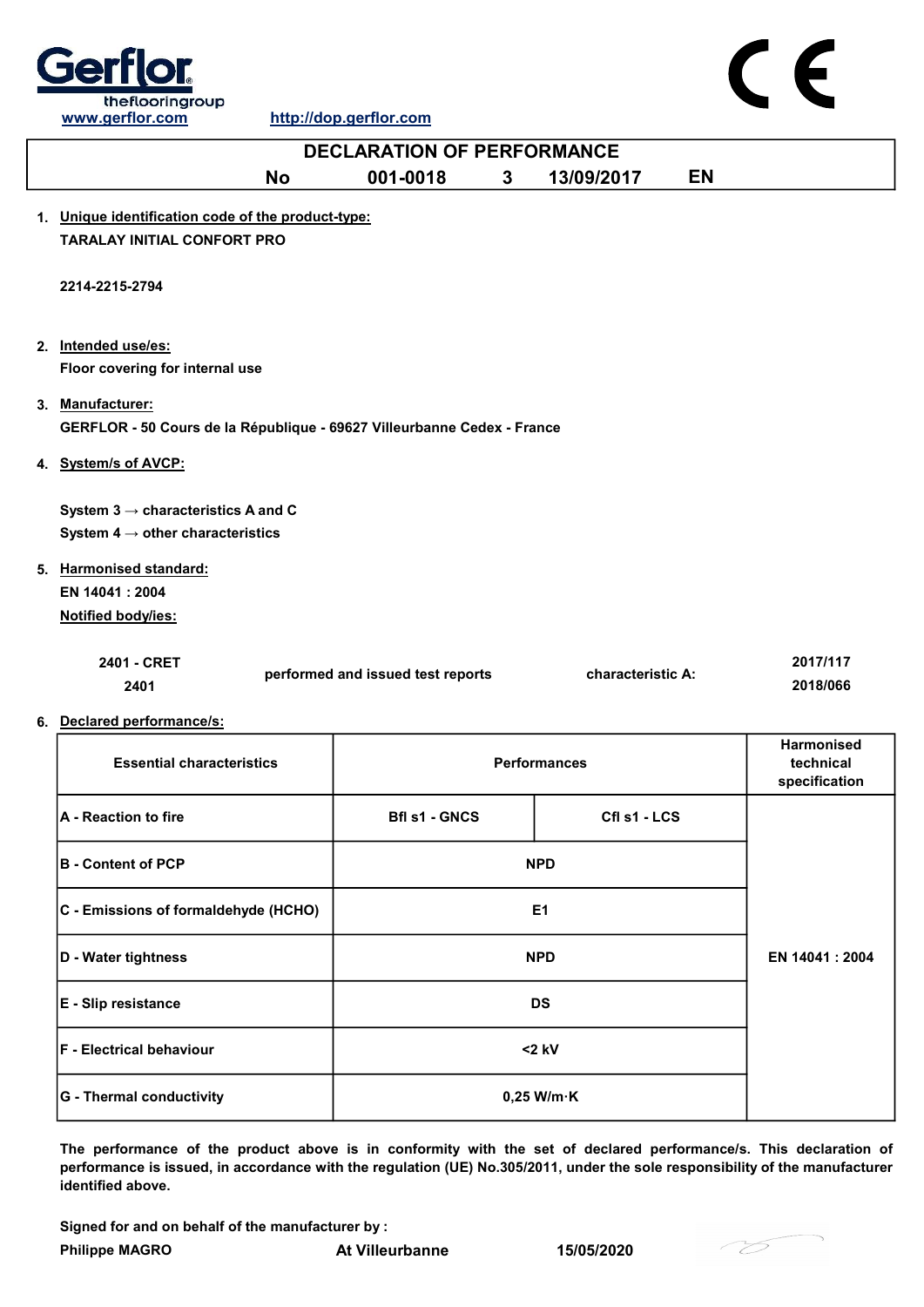



| <b>DECLARATION DES PERFORMANCES</b>                                                                |                                          |                |                     |           |                                                    |  |
|----------------------------------------------------------------------------------------------------|------------------------------------------|----------------|---------------------|-----------|----------------------------------------------------|--|
| <b>No</b>                                                                                          | 001-0018                                 | $3\phantom{a}$ | 13/09/2017          | <b>FR</b> |                                                    |  |
| 1. Code d'identification unique du produit type:<br><b>TARALAY INITIAL CONFORT PRO</b>             |                                          |                |                     |           |                                                    |  |
| 2214-2215-2794                                                                                     |                                          |                |                     |           |                                                    |  |
| 2. Usage(s) prévu(s):<br>Revêtement de sol pour usage interne                                      |                                          |                |                     |           |                                                    |  |
| 3. Fabricant:<br>GERFLOR - 50 Cours de la République - 69627 Villeurbanne Cedex - France           |                                          |                |                     |           |                                                    |  |
| 4. Système(s) d'évaluation et de vérification de la constance des performances:                    |                                          |                |                     |           |                                                    |  |
| Système 3 $\rightarrow$ caractéristiques A et C<br>Système 4 $\rightarrow$ autres caractéristiques |                                          |                |                     |           |                                                    |  |
| 5. Norme harmonisée:<br>EN 14041 : 2004<br>Organisme(s) notifié(s):                                |                                          |                |                     |           |                                                    |  |
| 2401 - CRET<br>2401                                                                                | a réalisé et délivré le rapport d'essais |                | caractéristique A:  |           | 2017/117<br>2018/066                               |  |
| 6. Performance(s) déclarée(s):                                                                     |                                          |                |                     |           |                                                    |  |
| Caractéristiques essentielles                                                                      |                                          |                | <b>Performances</b> |           | <b>Spécifications</b><br>techniques<br>harmonisées |  |
| A - Réaction au feu                                                                                | <b>Bfl s1 - GNCS</b>                     |                | Cfl s1 - LCS        |           |                                                    |  |
| <b>B</b> - Teneur en PCP                                                                           |                                          |                | <b>NPD</b>          |           |                                                    |  |
| C - Émissions de formaldéhyde (HCHO)                                                               |                                          |                | E <sub>1</sub>      |           |                                                    |  |
| D - Étanchéité à l'eau                                                                             |                                          |                | <b>NPD</b>          |           | EN 14041 : 2004                                    |  |
| E - Résistance au glissement                                                                       |                                          |                | <b>DS</b>           |           |                                                    |  |

Les performances du produit identifié ci-dessus sont conformes aux performances déclarées. Conformément au règlement (UE) no 305/2011, la présente déclaration des performances est établie sous la seule responsabilité du fabricant mentionné ci-dessus.

Signé pour le fabricant et en son nom par:

Philippe MAGRO **A Villeurbanne** 15/05/2020

G - Conductivité thermique  $0,25$  W/m·K

F - Comportement électrique <2 kV

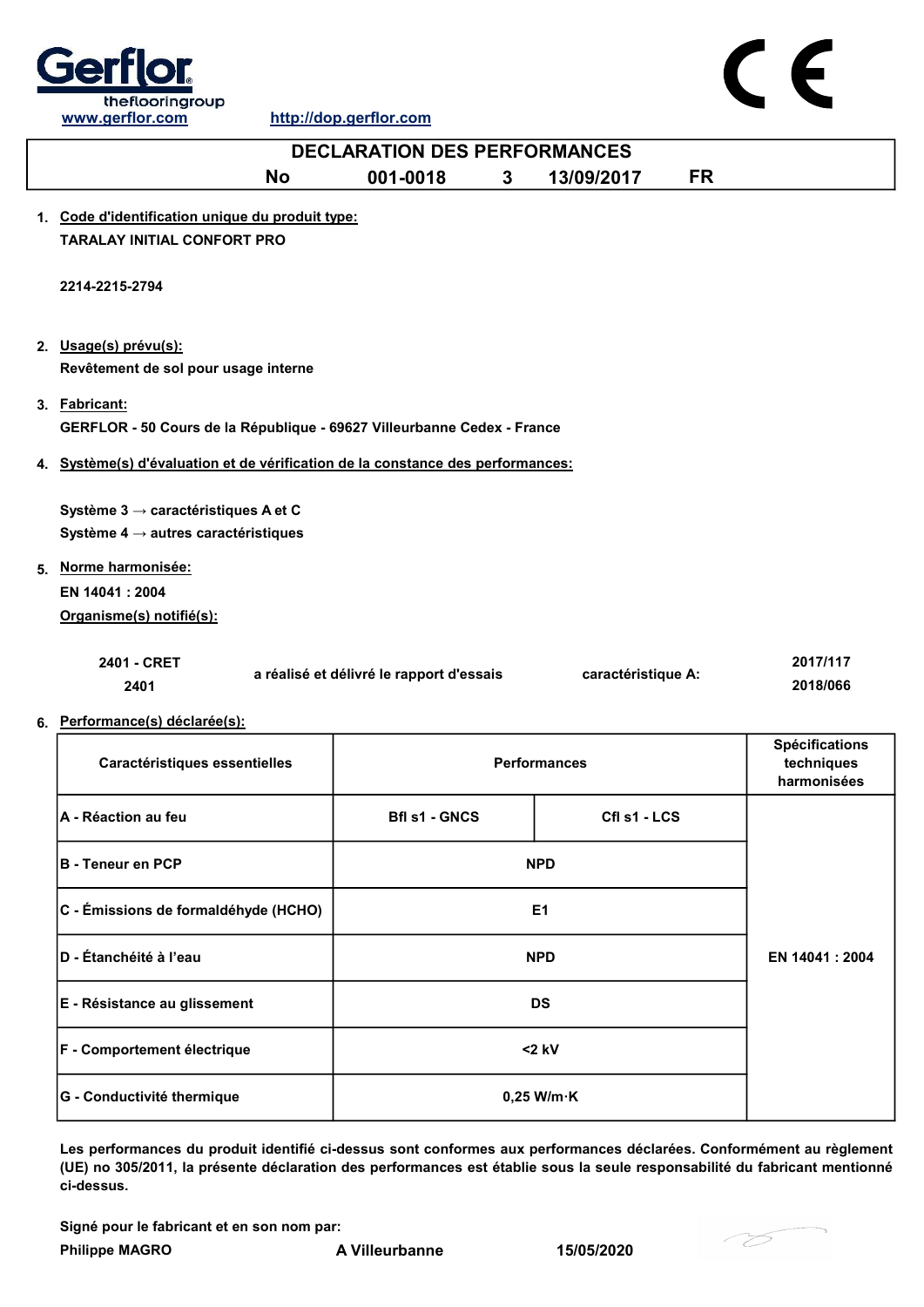



| <b>LEISTUNGSERKLÄRUNG</b>                                                                 |                                 |   |                       |           |                                              |
|-------------------------------------------------------------------------------------------|---------------------------------|---|-----------------------|-----------|----------------------------------------------|
| <b>No</b>                                                                                 | 001-0018                        | 3 | 13/09/2017            | <b>DE</b> |                                              |
| 1. Eindeutiger Kenncode des Produkttyps:                                                  |                                 |   |                       |           |                                              |
| <b>TARALAY INITIAL CONFORT PRO</b>                                                        |                                 |   |                       |           |                                              |
| 2214-2215-2794                                                                            |                                 |   |                       |           |                                              |
| 2. Verwendungszweck(e):                                                                   |                                 |   |                       |           |                                              |
| Bodenbeläge für Innenanwendung                                                            |                                 |   |                       |           |                                              |
| 3. Hersteller:<br>GERFLOR - 50 Cours de la République - 69627 Villeurbanne Cedex - France |                                 |   |                       |           |                                              |
| 4. System(e) zur Bewertung und Überprüfung der Leistungsbeständigkeit:                    |                                 |   |                       |           |                                              |
| System $3 \rightarrow$ Wesentliche A und C<br>System 4 $\rightarrow$ Andere wesentliche   |                                 |   |                       |           |                                              |
| 5. Harmonisierte Norm:                                                                    |                                 |   |                       |           |                                              |
| EN 14041: 2004                                                                            |                                 |   |                       |           |                                              |
| <b>Notifizierte Stelle(n):</b>                                                            |                                 |   |                       |           |                                              |
| 2401 - CRET<br>2401                                                                       | hat vorgenommen die Prüfbericht |   | <b>Wesentliche A:</b> |           | 2017/117<br>2018/066                         |
| 6. Erklärte Leistung(en):                                                                 |                                 |   |                       |           |                                              |
| <b>Wesentliche Merkmale</b>                                                               |                                 |   | Leistung              |           | Harmonisierte<br>technische<br>Spezifikation |
| A - Brandverhalten                                                                        | <b>Bfl s1 - GNCS</b>            |   | Cfl s1 - LCS          |           |                                              |
| <b>B</b> - Gehalt an PCP                                                                  |                                 |   | <b>NPD</b>            |           |                                              |
| C - Formaldehydemissionen (HCHO)                                                          |                                 |   | E <sub>1</sub>        |           |                                              |
| D - Wasserdichtigkeit                                                                     |                                 |   | <b>NPD</b>            |           | EN 14041: 2004                               |
| E - Gleitwiderstand                                                                       |                                 |   | <b>DS</b>             |           |                                              |

Die Leistung des vorstehenden Produkts entspricht der erklärten Leistung/den erklärten Leistungen. Für die Erstellung der Leistungserklärung im Einklang mit der Verordnung (EU) Nr. 305/2011 ist allein der obengenannte Hersteller verantwortlich.

Philippe MAGRO in Villeurbanne 15/05/2020 Unterzeichnet für den Hersteller und im Namen des Herstellers von:

F - Elektrisches Verhalten and Elektrisches Verhalten and Elektrisches Verhalten and Elektrisches V

G - Wärmeleitfähigkeit  $0,25$  W/m·K

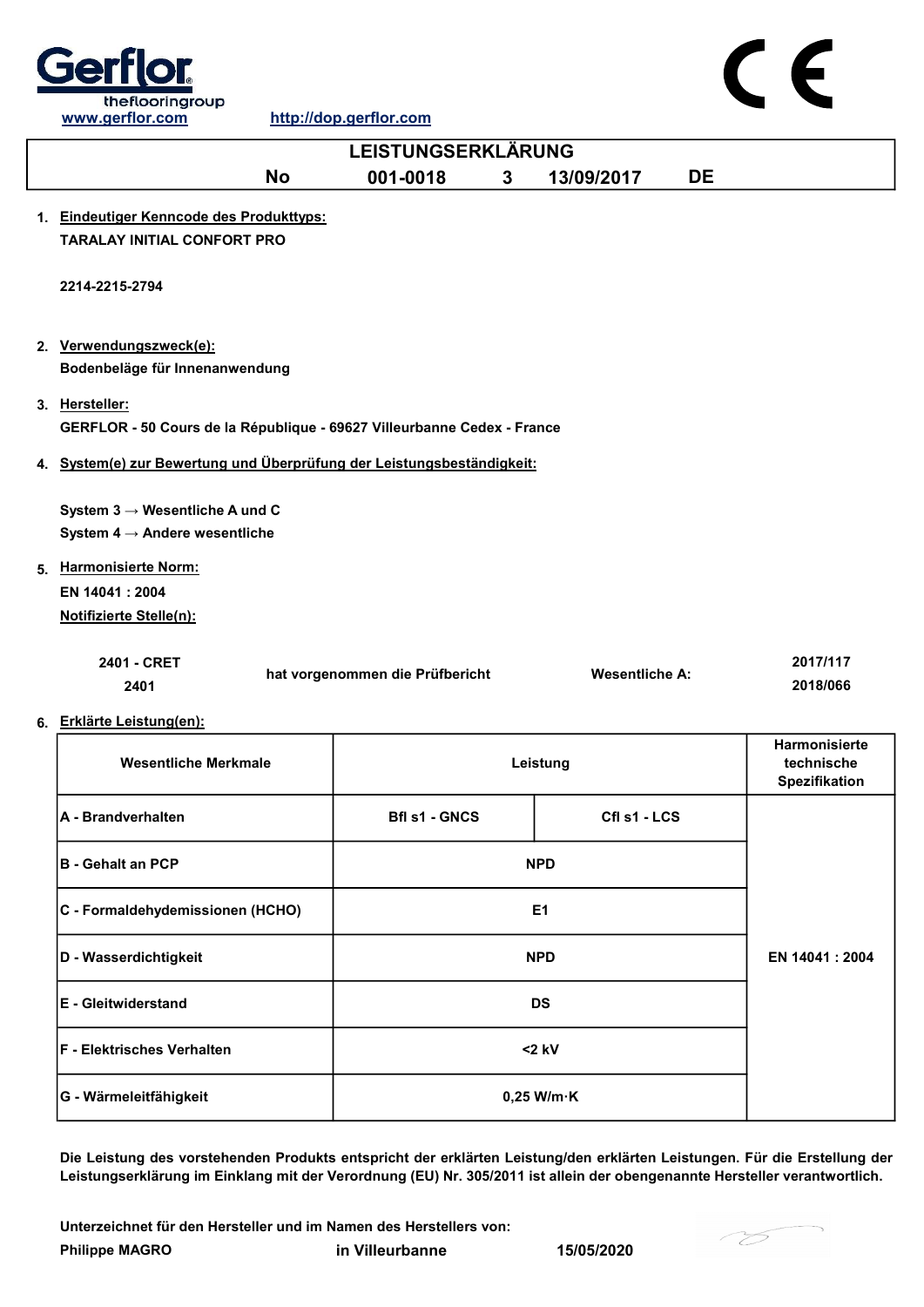



| ДЕКЛАРАЦИЯ ЗА ЕКСПЛОАТАЦИОННИ ПОКАЗАТЕЛИ                                                     |                                             |                 |                                 |           |                                             |
|----------------------------------------------------------------------------------------------|---------------------------------------------|-----------------|---------------------------------|-----------|---------------------------------------------|
| <b>No</b>                                                                                    | 001-0018                                    | $3\phantom{.0}$ | 13/09/2017                      | <b>BG</b> |                                             |
| 1. Уникален идентификационен код на типа продукт:<br><b>TARALAY INITIAL CONFORT PRO</b>      |                                             |                 |                                 |           |                                             |
| 2214-2215-2794                                                                               |                                             |                 |                                 |           |                                             |
| 2. Предвидена употреба/употреби:<br>Подови покрития за използване на закрито                 |                                             |                 |                                 |           |                                             |
| 3. Производител:<br>GERFLOR - 50 Cours de la République - 69627 Villeurbanne Cedex - France  |                                             |                 |                                 |           |                                             |
| 4. Система/системи за оценяване и проверка на постоянството на експлоатационните показатели: |                                             |                 |                                 |           |                                             |
| Система 3 → съществени характеристики А и С<br>Система 4 → друг съществени характеристики    |                                             |                 |                                 |           |                                             |
| 5. Хармонизиран стандарт:                                                                    |                                             |                 |                                 |           |                                             |
| EN 14041 : 2004<br>Нотифициран орган/органи:                                                 |                                             |                 |                                 |           |                                             |
|                                                                                              |                                             |                 |                                 |           |                                             |
| 2401 - CRET<br>2401                                                                          | извърши и издаде протоколи от<br>изпитвания |                 | съществени характеристики<br>А: |           | 2017/117<br>2018/066                        |
| 6. Декларирани експлоатационни показатели:                                                   |                                             |                 |                                 |           |                                             |
| Съществени характеристики                                                                    |                                             |                 | Експлоатационни показатели      |           | Хармонизирана<br>техническа<br>спецификация |
| А - Реакция на огън                                                                          | <b>Bfl s1 - GNCS</b>                        |                 | Cfl s1 - LCS                    |           |                                             |
| В - Съдържание на пентахлорофенол                                                            |                                             |                 | <b>NPD</b>                      |           |                                             |
| С - Емисии на формалдехид                                                                    |                                             |                 | E1                              |           |                                             |
| <b>D</b> - Водонепроницаемост                                                                |                                             |                 | <b>NPD</b>                      |           | EN 14041 : 2004                             |
| Е - Устойчивост на приплъзване                                                               |                                             |                 | <b>DS</b>                       |           |                                             |

Експлоатационните показатели на продукта, посочени по-горе, са в съответствие с декларираните експлоатационни показатели. Настоящата декларация за експлоатационни показатели се издава в съответствие с Регламент (ЕС) № 305/2011, като отговорността за нея се носи изцяло от посочения по-горе производител.

Подписано за и от името на производителя от:

F - Електрическо поведение <2 kV

G - Топлопроводимост Родов и профизика и профизика в 10,25 W/m·K

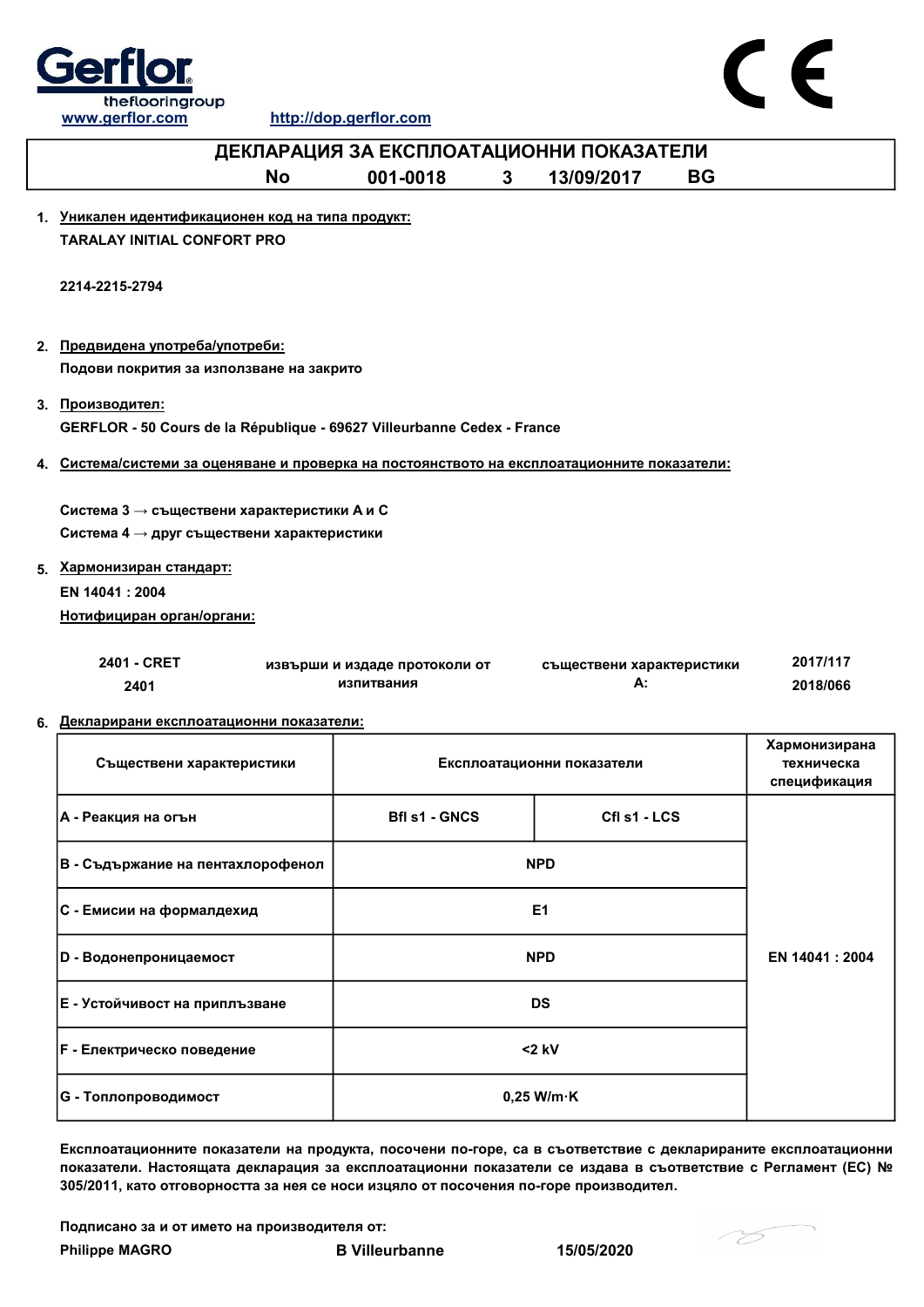



## No 001-0018 3 13/09/2017 CS 1. Jedinečný identifikační kód typu výrobku: TARALAY INITIAL CONFORT PRO 2. <u>Zamýšlené/zamýšlená použití:</u> 3. Výrobce: 4. Systém/systémy POSV: 5. Harmonizovaná norma: 2401 - CRET 2401 EN 14041 : 2004 Oznámený subjekt/oznámené subjekty: 2017/117 2018/066 PROHLÁŠENÍ O VLASTNOSTECH 2214-2215-2794 Podlahova krytina pro použití v interiéru GERFLOR - 50 Cours de la République - 69627 Villeurbanne Cedex - France Systém 3 → charakteristiky A a C Systém 4 → ostatni charakteristiky provedl a vydal zkušební protokoly charakteristiky A:

6. Deklarovaná vlastnost/Deklarované vlastnosti:

| Základní charakteristiky         | <b>Vlastnost</b>                     | Harmonizované<br>technické<br>specifikace |  |
|----------------------------------|--------------------------------------|-------------------------------------------|--|
| <b>IA - Reakce na oheň</b>       | Cfl s1 - LCS<br><b>Bfl s1 - GNCS</b> |                                           |  |
| B - Obsah pentachlorfenolu (PCP) | <b>NPD</b>                           |                                           |  |
| C - Emise formaldehydu           | E <sub>1</sub>                       |                                           |  |
| D - Vodotěsnost                  | <b>NPD</b>                           | EN 14041 : 2004                           |  |
| E - Odolnost proti skluzu        | <b>DS</b>                            |                                           |  |
| F - Elektrostatické vlastnosti   | $<$ 2 kV                             |                                           |  |
| G - Tepelnou vodivost            | $0,25$ W/m $\cdot$ K                 |                                           |  |

Vlastnosti výše uvedeného výrobku jsou ve shodě se souborem deklarovaných vlastností. Toto prohlášení o vlastnostech se v souladu s nařízením (EU) č. 305/2011 vydává na výhradní odpovědnost výrobce uvedeného výše.

Philippe MAGRO **V** Villeurbanne 15/05/2020 Podepsáno za výrobce a jeho jménem:

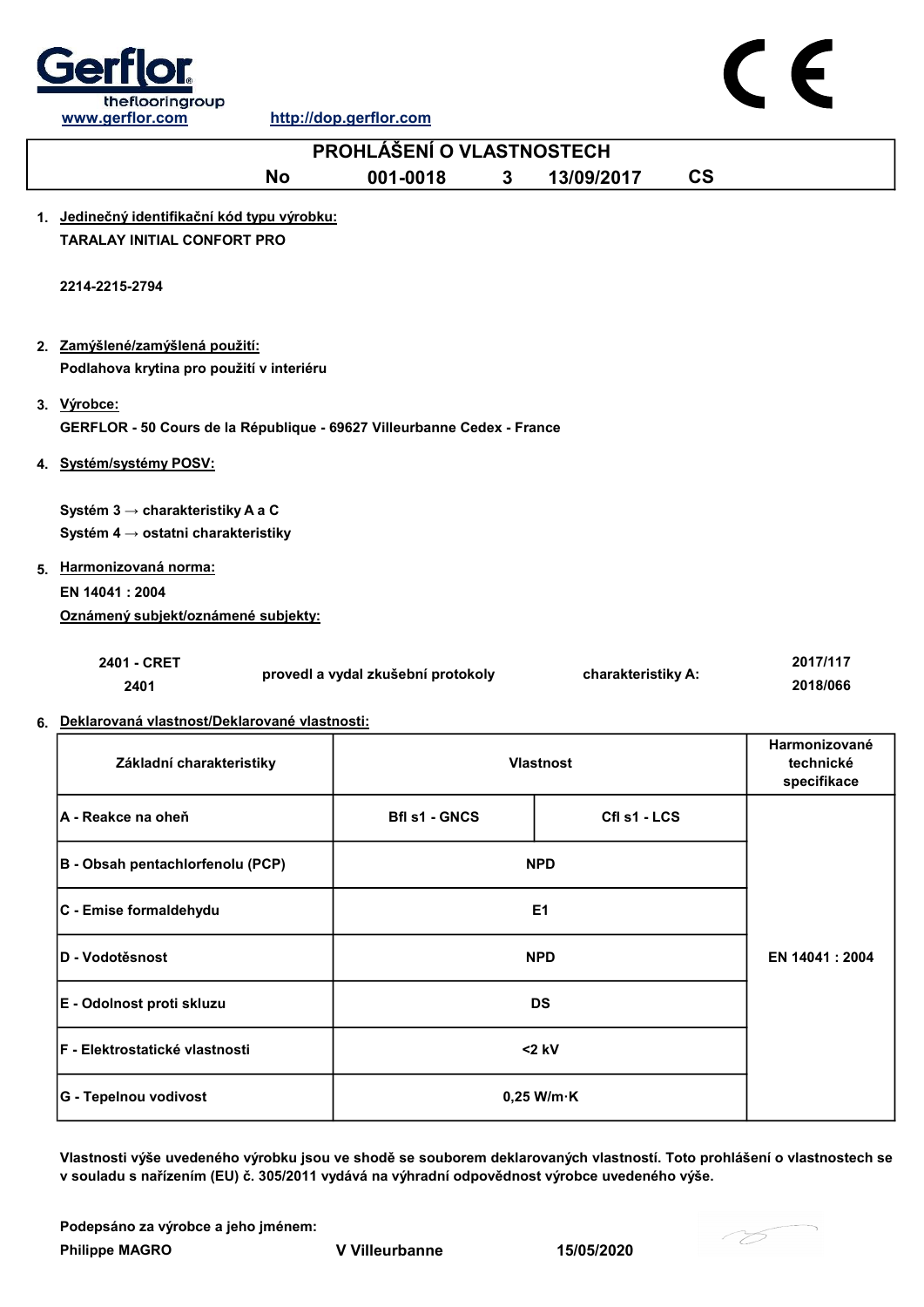



Ydeevnen for den vare, der er anført ovenfor, er i overensstemmelse med den deklarerede ydeevne. Denne ydeevnedeklaration er udarbejdet i overensstemmelse med forordning (EU) nr. 305/2011 på eneansvar af den fabrikant, der er anført ovenfor.

DS

Underskrevet for fabrikanten og på dennes vegne af:

F - Elektrisk opførsel <2 kV

G - Varmeledningsevne by a control of the U and O,25 W/m·K

Philippe MAGRO Villeurbanne 15/05/2020

E - Skridsikkerhed

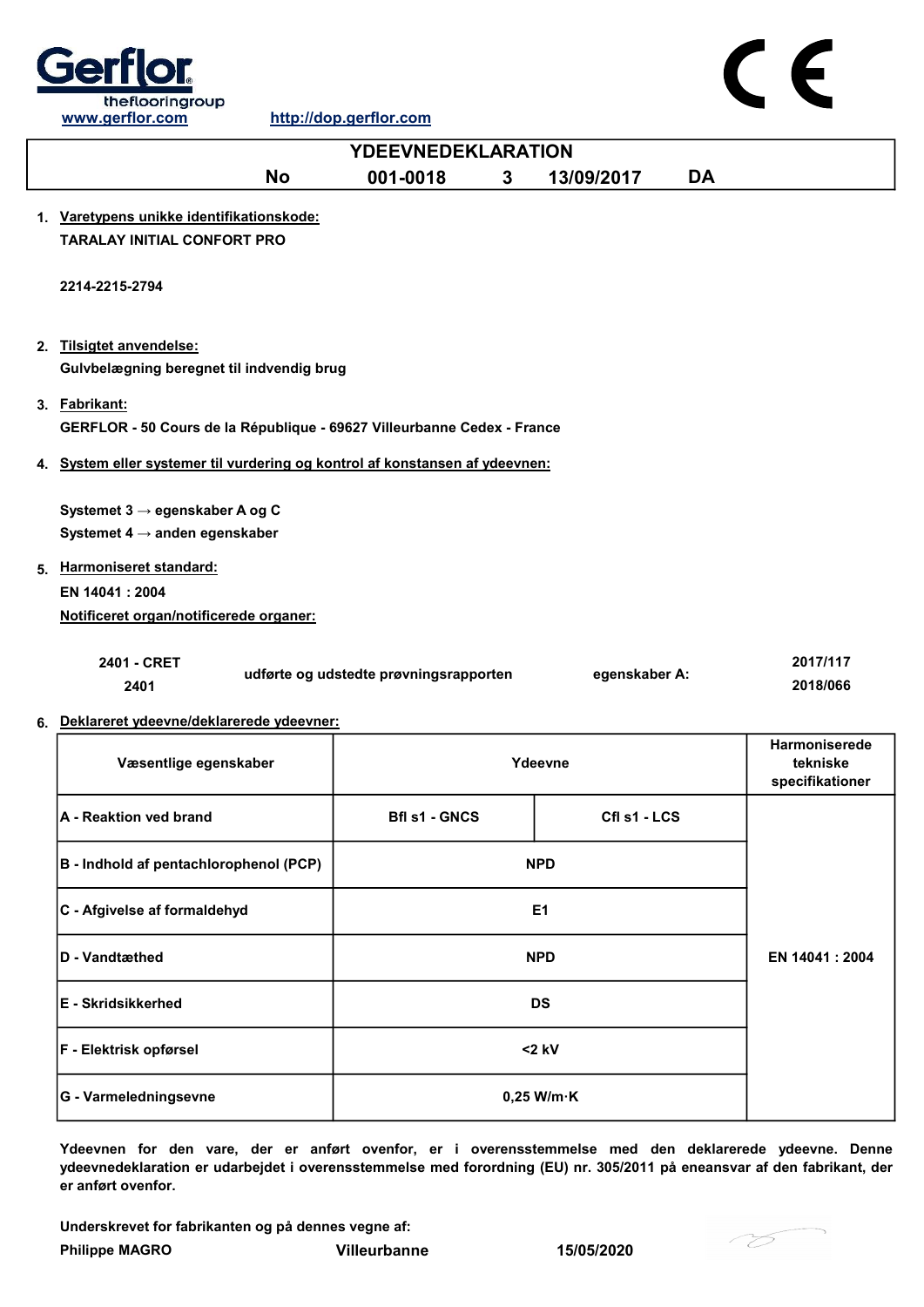

| ΔΗΛΩΣΗ ΕΠΙΔΟΣΕΩΝ                                                                                                                                                               |                                                |                |                           |                                         |
|--------------------------------------------------------------------------------------------------------------------------------------------------------------------------------|------------------------------------------------|----------------|---------------------------|-----------------------------------------|
| <b>No</b>                                                                                                                                                                      | 001-0018<br>3                                  |                | <b>EL</b><br>13/09/2017   |                                         |
| 1. Μοναδικός κωδικός ταυτοποίησης του τύπου του προϊόντος:<br><b>TARALAY INITIAL CONFORT PRO</b>                                                                               |                                                |                |                           |                                         |
| 2214-2215-2794                                                                                                                                                                 |                                                |                |                           |                                         |
| 2. Προβλεπόμενη(-ες) χρήση(-εις):<br>Καλύμματα δαπέδου για χρήση σε εσωτερικούς χώρους                                                                                         |                                                |                |                           |                                         |
| 3. Κατασκευαστής:<br>GERFLOR - 50 Cours de la République - 69627 Villeurbanne Cedex - France                                                                                   |                                                |                |                           |                                         |
| 4. Σύστημα/συστήματα AVCP (αξιολόγηση και επαλήθευση της σταθερότητας της επίδοσης) <u>:</u>                                                                                   |                                                |                |                           |                                         |
| Σύστημα 3 → ουσιώδη χαρακτηριστικά Α και C<br>Σύστημα 4 → άλλος ουσιώδη χαρακτηριστικά<br>5. Εναρμονισμένα πρότυπα:<br>EN 14041 : 2004<br>Κοινοποιημένος(-οι) οργανισμός(-οι): |                                                |                |                           |                                         |
| 2401 - CRET<br>2401                                                                                                                                                            | διενήργησε και εξέδωσε εκθέσεις των<br>δοκιμών |                | ουσιώδη χαρακτηριστικά Α: | 2017/117<br>2018/066                    |
| 6. Δηλωθείσα(-ες) επίδοση(-εις):<br>Ουσιώδη χαρακτηριστικά                                                                                                                     |                                                |                | Απόδοση                   | Εναρμονισμένη<br>τεχνική<br>προδιαγραφή |
| Α - Αντίδραση στη φωτιά                                                                                                                                                        | <b>Bfl s1 - GNCS</b>                           |                | Cfl s1 - LCS              |                                         |
| Β - πενταχλωροφαινόλη περιεχόμενο                                                                                                                                              |                                                | <b>NPD</b>     |                           |                                         |
| C - Εκπομπή φορμαλδεΰδης                                                                                                                                                       |                                                | E <sub>1</sub> |                           |                                         |
| D - Itanchiiti                                                                                                                                                                 |                                                | <b>NPD</b>     |                           | EN 14041 : 2004                         |
| Ε - Αντίσταση στην ολίσθηση                                                                                                                                                    |                                                | <b>DS</b>      |                           |                                         |
| <b>F</b> - Ηλεκτρική συμπεριφορά                                                                                                                                               |                                                | $<$ 2 kV       |                           |                                         |
|                                                                                                                                                                                |                                                |                |                           |                                         |

Η επίδοση του προϊόντος που ταυτοποιείται ανωτέρω είναι σύμφωνη με τη (τις) δηλωθείσα(-ες) επίδοση(-εις). Η δήλωση αυτή των επιδόσεων συντάσσεται, σύμφωνα με τον κανονισμό (ΕΕ) αριθ. 305/2011, με αποκλειστική ευθύνη του κατασκευαστή που ταυτοποιείται ανωτέρω.

Υπογραφή για λογαριασμό και εξ ονόματος του κατασκευαστή από:

G - Θερμική αγωγιμότητα 0,25 W/m·K

Philippe MAGRO Villeurbanne 15/05/2020

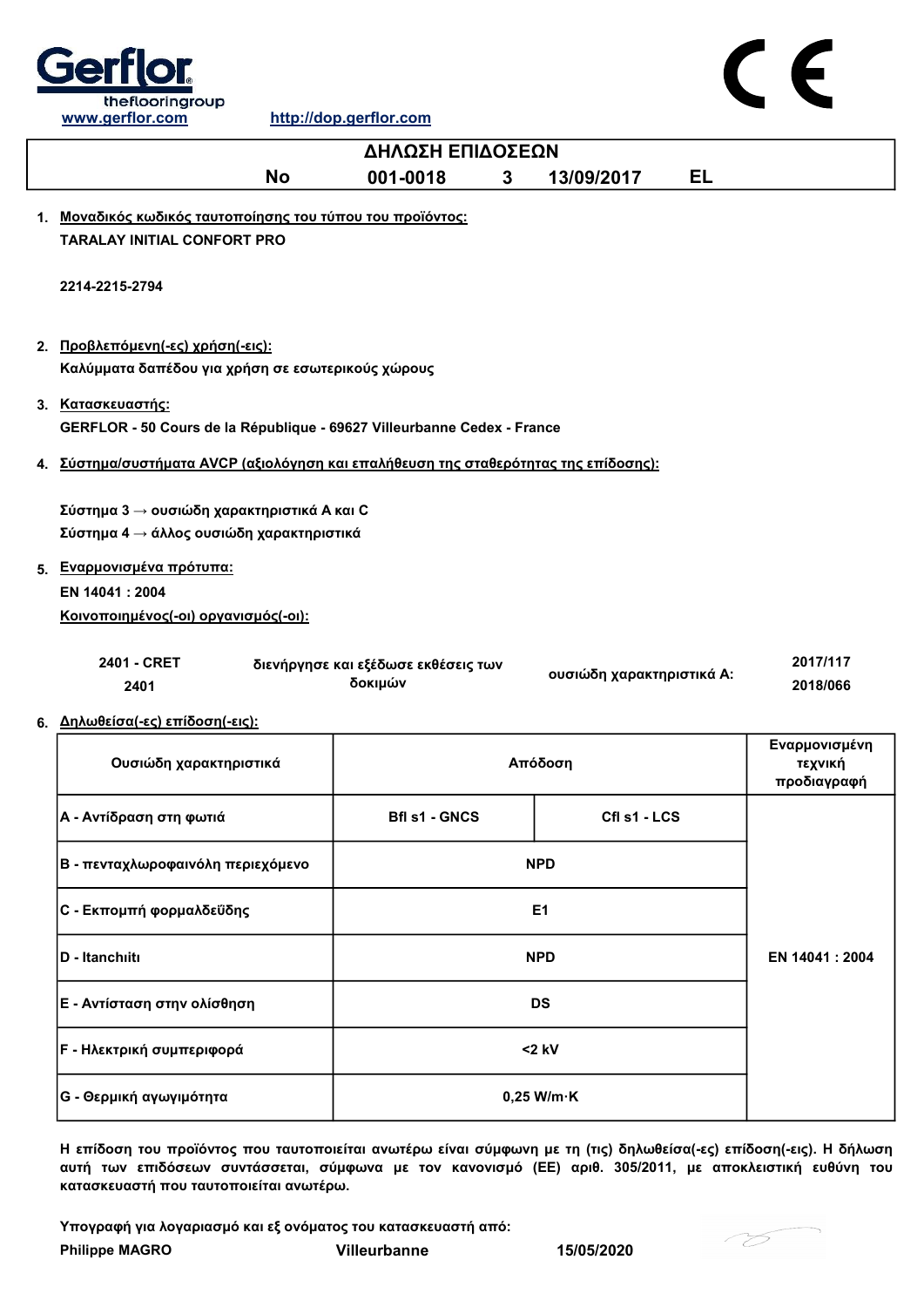

| <b>DECLARACIÓN DE PRESTACIONES</b>                                                    |                                       |   |                     |           |                         |  |
|---------------------------------------------------------------------------------------|---------------------------------------|---|---------------------|-----------|-------------------------|--|
| <b>No</b>                                                                             | 001-0018                              | 3 | 13/09/2017          | <b>ES</b> |                         |  |
| 1. Código de identificación única del producto tipo:                                  |                                       |   |                     |           |                         |  |
| <b>TARALAY INITIAL CONFORT PRO</b>                                                    |                                       |   |                     |           |                         |  |
| 2214-2215-2794                                                                        |                                       |   |                     |           |                         |  |
|                                                                                       |                                       |   |                     |           |                         |  |
| 2. Usos previstos:                                                                    |                                       |   |                     |           |                         |  |
| Revestimiento de suelo para uso en interiores                                         |                                       |   |                     |           |                         |  |
| 3. Fabricante:                                                                        |                                       |   |                     |           |                         |  |
| GERFLOR - 50 Cours de la République - 69627 Villeurbanne Cedex - France               |                                       |   |                     |           |                         |  |
| 4. Sistemas de evaluación y verificación de la constancia de las prestaciones (EVCP): |                                       |   |                     |           |                         |  |
| Sistema 3 $\rightarrow$ características A y C                                         |                                       |   |                     |           |                         |  |
| Sistema 4 $\rightarrow$ otras características                                         |                                       |   |                     |           |                         |  |
| 5. Norma armonizada:                                                                  |                                       |   |                     |           |                         |  |
| EN 14041 : 2004                                                                       |                                       |   |                     |           |                         |  |
| Organismos notificados:                                                               |                                       |   |                     |           |                         |  |
| 2401 - CRET                                                                           |                                       |   |                     |           | 2017/117                |  |
| 2401                                                                                  | realizado y emitido informe de ensayo |   | características A:  |           | 2018/066                |  |
| 6. Prestaciones declaradas:                                                           |                                       |   |                     |           |                         |  |
|                                                                                       |                                       |   |                     |           | <b>Especificaciones</b> |  |
| <b>Características esenciales</b>                                                     |                                       |   | <b>Prestaciones</b> |           | técnicas<br>armonizadas |  |
| A - Reacción al fuego                                                                 | <b>Bfl s1 - GNCS</b>                  |   | Cfl s1 - LCS        |           |                         |  |
|                                                                                       |                                       |   |                     |           |                         |  |
| B - Contenido de pentaclorofenol (PCP)                                                |                                       |   | <b>NPD</b>          |           |                         |  |
| C - Emisión de formaldehído                                                           |                                       |   | E1                  |           |                         |  |
| D - Estanquidad                                                                       |                                       |   | <b>NPD</b>          |           | EN 14041 : 2004         |  |

Las prestaciones del producto identificado anteriormente son conformes con el conjunto de prestaciones declaradas. La presente declaración de prestaciones se emite, de conformidad con el Reglamento (UE) no 305/2011, bajo la sola responsabilidad del fabricante arriba identificado.

Firmado por y en nombre del fabricante por:

E - Resistencia al deslizamiento DS

F - Comportamiento eléctrico <2 kV

G - Conductividad térmica 0,25 W/m·K

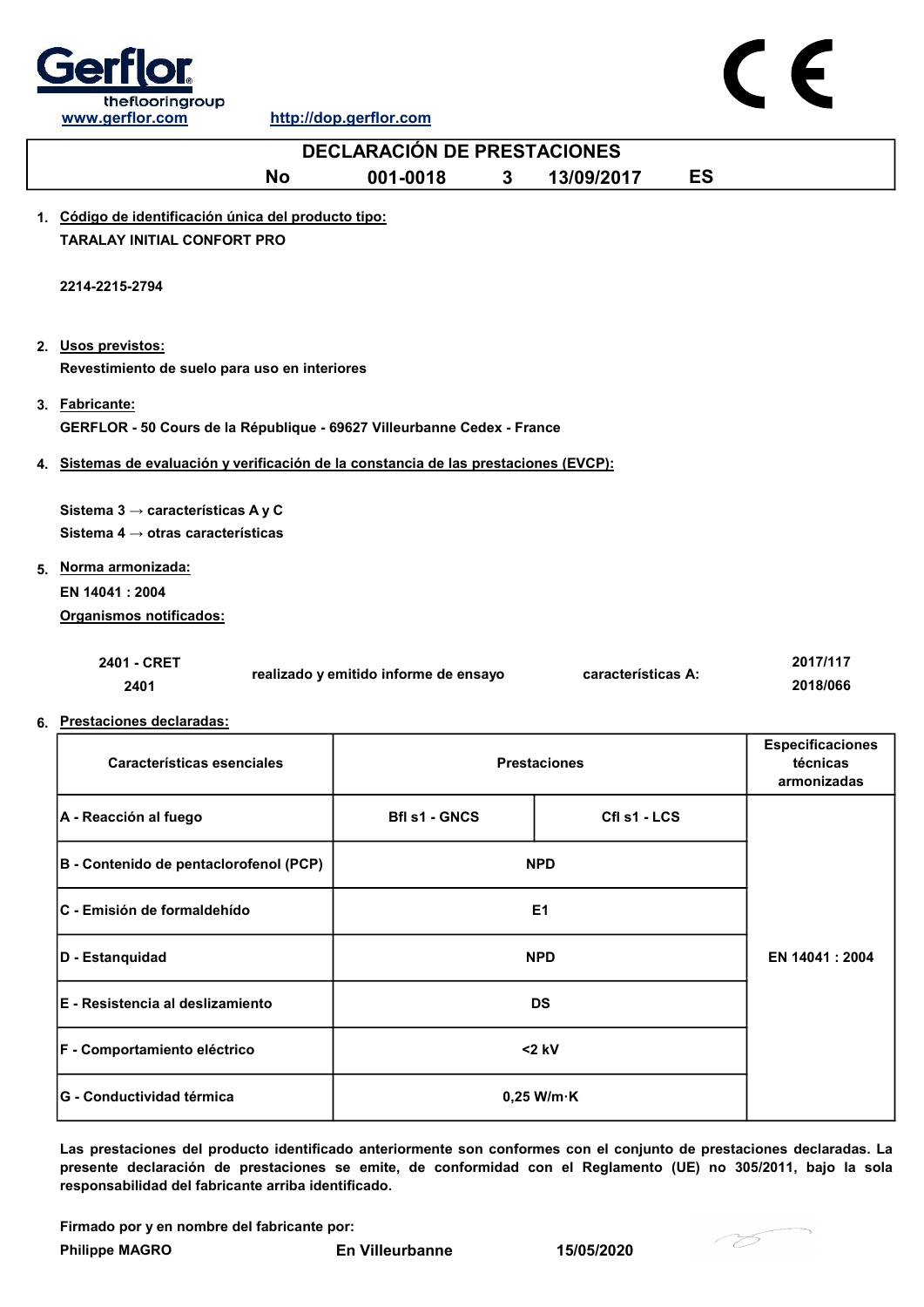



Eespool kirjeldatud toote toimivus vastab deklareeritud toimivusele. Käesolev toimivusdeklaratsioon on välja antud kooskõlas määrusega (EL) nr 305/2011 eespool nimetatud tootja ainuvastutusel.

Tootja poolt ja nimel allkirjastanud:

Philippe MAGRO **Villeurbanne** 15/05/2020

G - Soojusjuhtivuse and the contract of the contract of the contract of the contract of the contract of the contract of the contract of the contract of the contract of the contract of the contract of the contract of the co

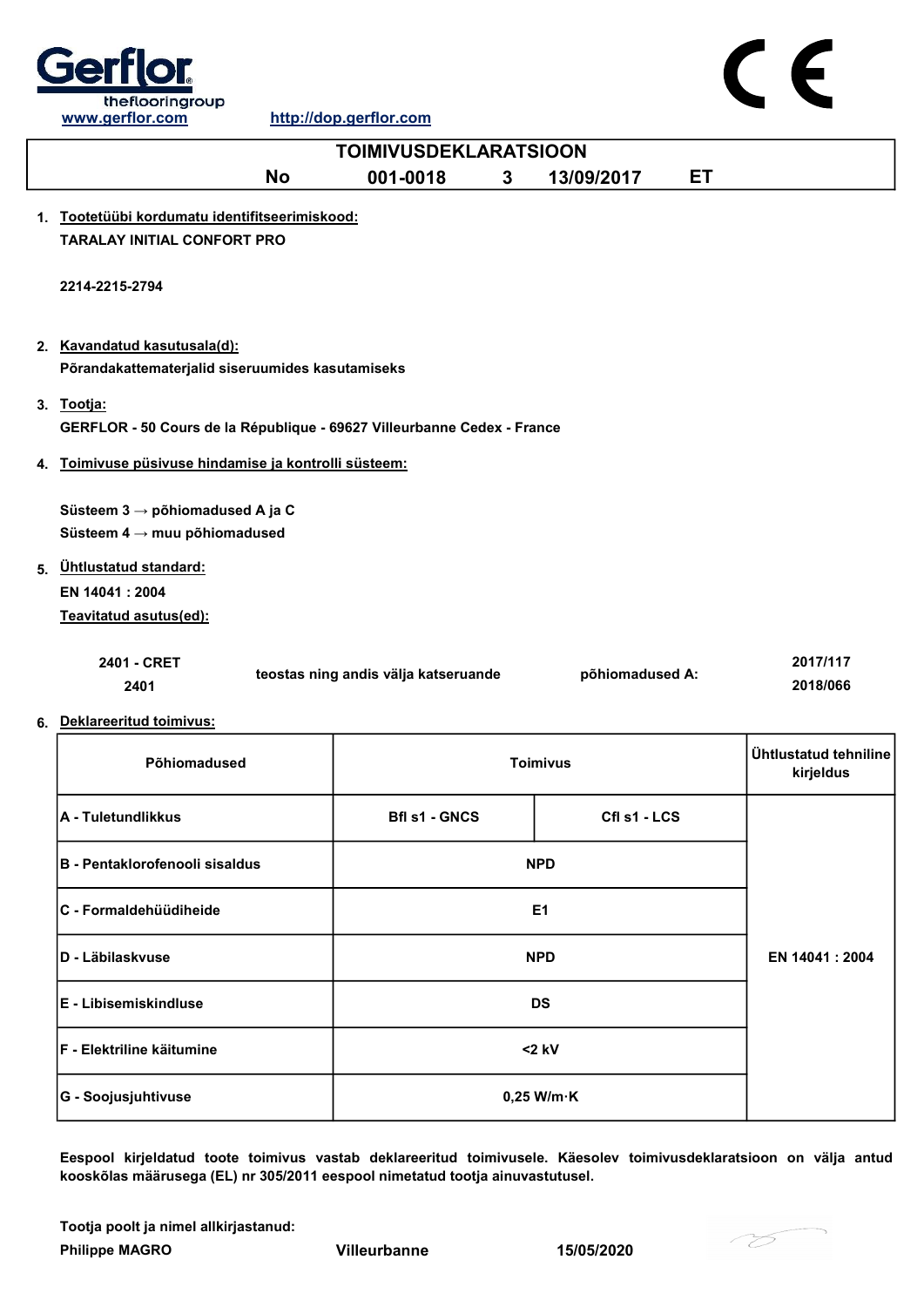

| <b>SUORITUSTASOILMOITUS</b>                                                                                |                                 |   |                      |     |                    |
|------------------------------------------------------------------------------------------------------------|---------------------------------|---|----------------------|-----|--------------------|
| <b>No</b>                                                                                                  | 001-0018                        | 3 | 13/09/2017           | FI. |                    |
| 1. Tuotetyypin yksilöllinen tunniste:                                                                      |                                 |   |                      |     |                    |
| <b>TARALAY INITIAL CONFORT PRO</b>                                                                         |                                 |   |                      |     |                    |
|                                                                                                            |                                 |   |                      |     |                    |
| 2214-2215-2794                                                                                             |                                 |   |                      |     |                    |
|                                                                                                            |                                 |   |                      |     |                    |
| 2. Aiottu käyttötarkoitus (aiotut käyttötarkoitukset):                                                     |                                 |   |                      |     |                    |
| Lattianpäällysteet sisäkäyttöön                                                                            |                                 |   |                      |     |                    |
| 3. Valmistaja:                                                                                             |                                 |   |                      |     |                    |
| GERFLOR - 50 Cours de la République - 69627 Villeurbanne Cedex - France                                    |                                 |   |                      |     |                    |
| 4. Suoritustason pysyvyyden arvioinnissa ja varmentamisessa käytetty järjestelmä/käytetyt järjestelmät:    |                                 |   |                      |     |                    |
|                                                                                                            |                                 |   |                      |     |                    |
| Järjestelmä 3 $\rightarrow$ perusominaisuudet A ja C<br>Järjestelmä $4 \rightarrow$ muut perusominaisuudet |                                 |   |                      |     |                    |
|                                                                                                            |                                 |   |                      |     |                    |
| 5. Yhdenmukaistettu standardi:                                                                             |                                 |   |                      |     |                    |
| EN 14041 : 2004<br>Ilmoitettu laitos/ilmoitetut laitokset:                                                 |                                 |   |                      |     |                    |
|                                                                                                            |                                 |   |                      |     |                    |
| 2401 - CRET                                                                                                | suoritti ja antoi testiraportit |   | perusominaisuudet A: |     | 2017/117           |
| 2401                                                                                                       |                                 |   |                      |     | 2018/066           |
| 6. Ilmoitettu suoritustaso/ilmoitetut suoritustasot:                                                       |                                 |   |                      |     |                    |
| Perusominaisuudet                                                                                          |                                 |   | <b>Suoritustaso</b>  |     | Yhdenmukaistetut   |
|                                                                                                            |                                 |   |                      |     | tekniset eritelmät |
| A - Palokäyttäytyminen                                                                                     | <b>Bfl s1 - GNCS</b>            |   | Cfl s1 - LCS         |     |                    |
|                                                                                                            |                                 |   |                      |     |                    |
| <b>B</b> - Pentakloorifenolipitoisuus                                                                      |                                 |   | <b>NPD</b>           |     |                    |
|                                                                                                            |                                 |   | E <sub>1</sub>       |     |                    |
| C - Formaldehydipäästöt                                                                                    |                                 |   |                      |     |                    |
| D - Vesitiiviys                                                                                            |                                 |   | <b>NPD</b>           |     | EN 14041 : 2004    |
|                                                                                                            |                                 |   |                      |     |                    |
| E - Liukastumisenesto-ominaisuus                                                                           |                                 |   | <b>DS</b>            |     |                    |

Edellä yksilöidyn tuotteen suoritustaso on ilmoitettujen suoritustasojen joukon mukainen. Tämä suoritustasoilmoitus on asetuksen (EU) N:o 305/2011 mukaisesti annettu edellä ilmoitetun valmistajan yksinomaisella vastuulla.

0,25 W/m·K

Valmistajan puolesta allekirjoittanut:

Philippe MAGRO Villeurbanne 15/05/2020

G - Lämmönjohtavuus

F - Sähköiset ominaisuudet <2 kV

75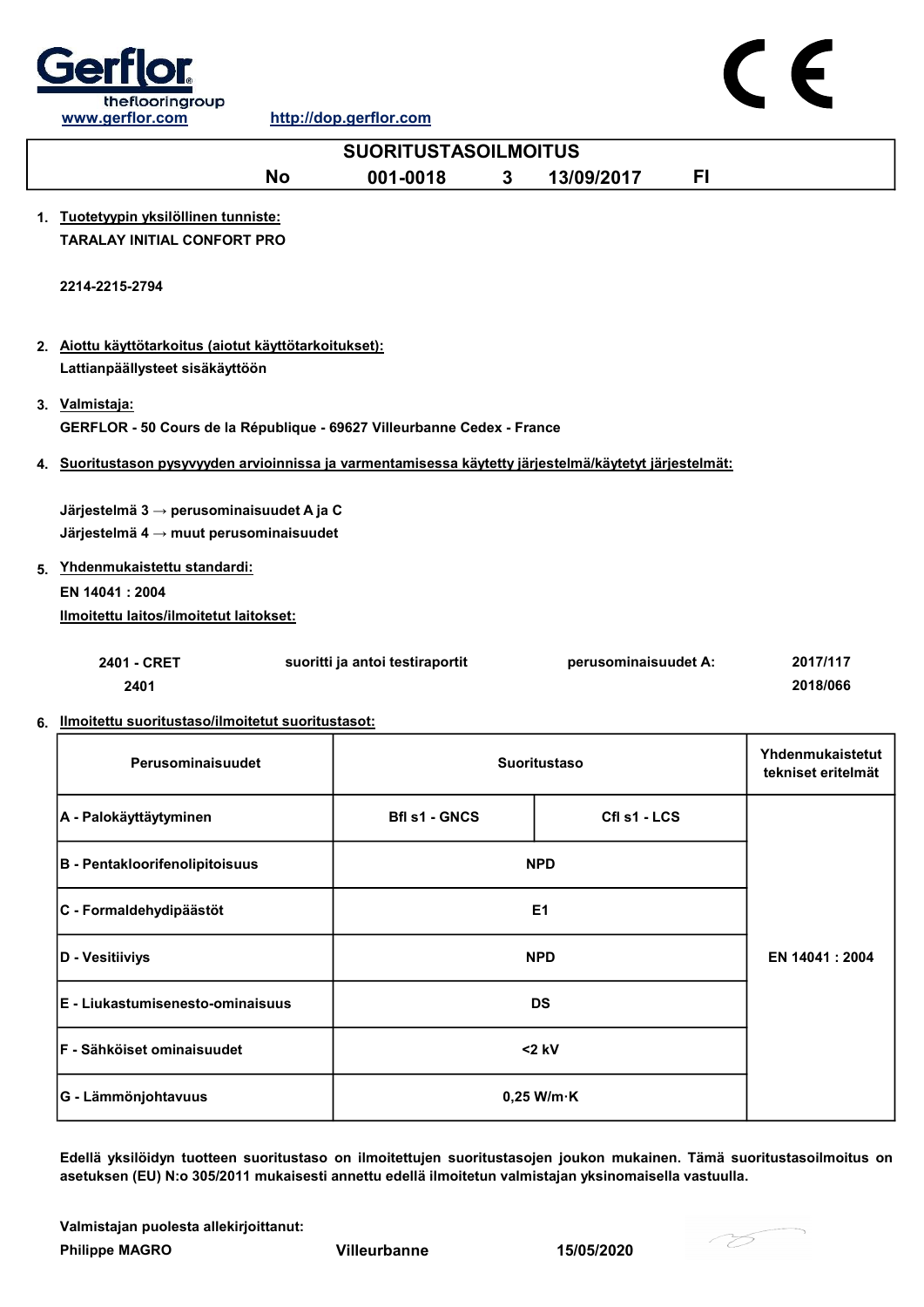



Prije utvrđeno svojstvo proizvoda u skladu je s objavljenim svojstvima. Ova izjava o svojstvima izdaje se, u skladu s Uredbom (EU) br. 305/2011, pod isključivom odgovornošću prethodno utvrđenog proizvođača.

Za proizvođača i u njegovo ime potpisao:

Philippe MAGRO U Villeurbanne 15/05/2020

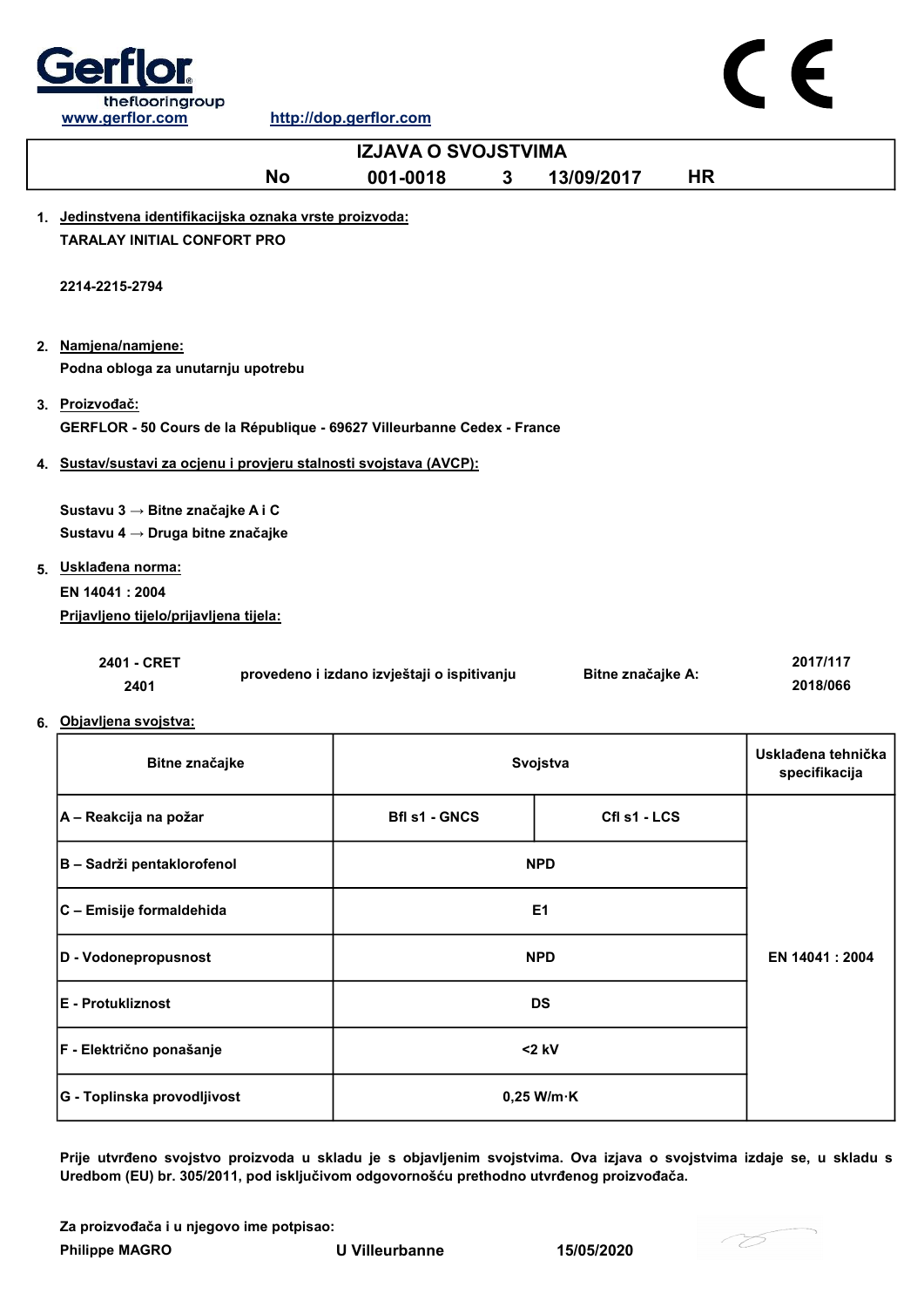



GERFLOR - 50 Cours de la République - 69627 Villeurbanne Cedex - France

4. Az AVCP-rendszer(ek):

3. Gyártó:

Rendszerben 3 → alapvető tulajdonságok A és C Rendszerben 4 → más alapvető tulajdonságok

5. Harmonizált szabvány: EN 14041 : 2004 Bejelentett szerv(ek):

| 2401 - CRET | végzett és a következőt adta ki jelentések | alapvető tulajdonságok A: | 2017/117 |
|-------------|--------------------------------------------|---------------------------|----------|
| 2401        |                                            |                           | 2018/066 |

6. A nyilatkozatban szereplő teljesítmény(ek):

| Alapvető tulajdonságok             | Teljesítmény                         | Harmonizált műszaki<br>előírások |                 |
|------------------------------------|--------------------------------------|----------------------------------|-----------------|
| A - Tűzvédelmi osztály             | <b>Bfl s1 - GNCS</b><br>Cfl s1 - LCS |                                  |                 |
| B - Pentaklór-fenol tartalom (PCP) | <b>NPD</b>                           |                                  |                 |
| lC - Formaldehidkibocsátás         | E <sub>1</sub>                       |                                  |                 |
| D - Vízállóság                     | <b>NPD</b>                           |                                  | EN 14041 : 2004 |
| E - Csúszásgátló teljesítményt     | <b>DS</b>                            |                                  |                 |
| <b>IF - Elektromos viselkedés</b>  | $<$ 2 kV                             |                                  |                 |
| G - Hővezető képesség              | $0,25$ W/m $\cdot$ K                 |                                  |                 |

A fent azonosított termék teljesítménye megfelel a bejelentett teljesítmény(ek)nek. A 305/2011/EU rendeletnek megfelelően e teljesítménynyilatkozat kiadásáért kizárólag a fent meghatározott gyártó a felelős.

A gyártó nevében és részéről aláíró személy:

Philippe MAGRO Villeurbanne 15/05/2020

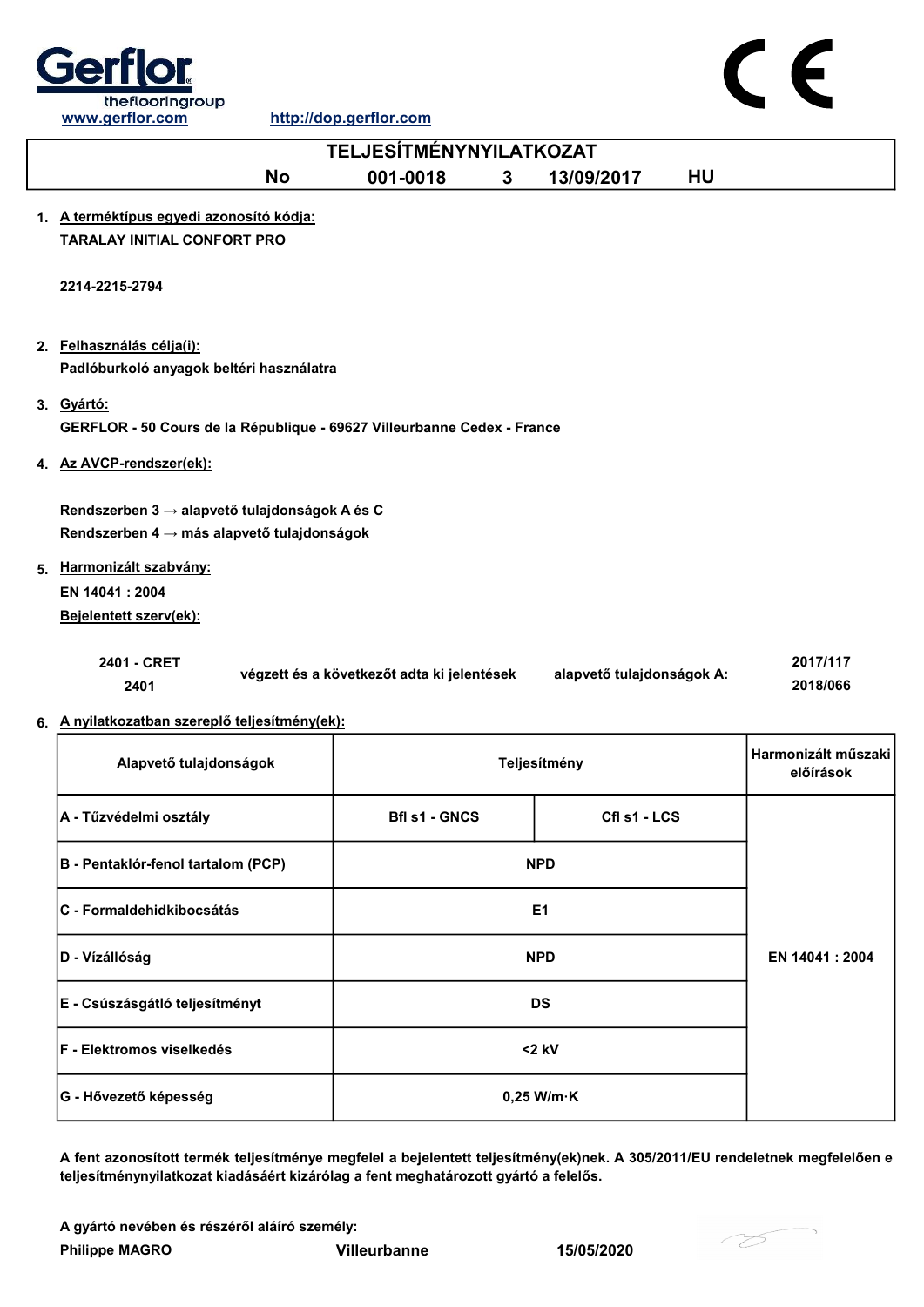

## No 001-0018 3 13/09/2017 IT 1. Codice di identificazione unico del prodotto-tipo: TARALAY INITIAL CONFORT PRO 2. Usi previsti: 3. Fabbricante: 4. <u>Sistemi di VVCP:</u> 5. Norma armonizzata:  $2401 - 270$ EN 14041 : 2004 Organismi notificati: . . . . . . . <u>.</u> Sistema 3  $\rightarrow$  caratteristiche A e C Sistema 4  $\rightarrow$  altre caratteristiche DICHIARAZIONE DI PRESTAZIONE 2214-2215-2794 Rivestimenti per uso interno GERFLOR - 50 Cours de la République - 69627 Villeurbanne Cedex - France

| 2401 - CRET | ha effettuato e ha rilasciato relazioni di prova | caratteristiche A: | 2017/117 |
|-------------|--------------------------------------------------|--------------------|----------|
| 2401        |                                                  |                    | 2018/066 |

6. Prestazioni dichiarate:

| Caratteristiche essenziali                            | Prestazioni                          | Specifica tecnica<br>armonizzata |                 |
|-------------------------------------------------------|--------------------------------------|----------------------------------|-----------------|
| <b>A - Reazione al fuoco</b>                          | CfI s1 - LCS<br><b>Bfl s1 - GNCS</b> |                                  |                 |
| <b>B - Pentaclorofenolo</b>                           | <b>NPD</b>                           |                                  |                 |
| C - Emissione di formaldeide (HCHO)                   | E <sub>1</sub>                       |                                  |                 |
| D - Tenuta stagna                                     | <b>NPD</b>                           |                                  | EN 14041 : 2004 |
| <b>IE - Resistenza allo scivolamento</b><br><b>DS</b> |                                      |                                  |                 |
| F - Compartemento all'elettricità                     | $<$ 2 kV                             |                                  |                 |
| <b>IG - Conduttività termica</b>                      | $0,25$ W/m $\cdot$ K                 |                                  |                 |

La prestazione del prodotto sopra identificato è conforme all'insieme delle prestazioni dichiarate. La presente dichiarazione di responsabilità viene emessa, in conformità al regolamento (UE) n. 305/2011, sotto la sola responsabilità del fabbricante sopra identificato.

Firmato a nome e per conto del fabbricante da:

Philippe MAGRO **In Villeurbanne** 15/05/2020

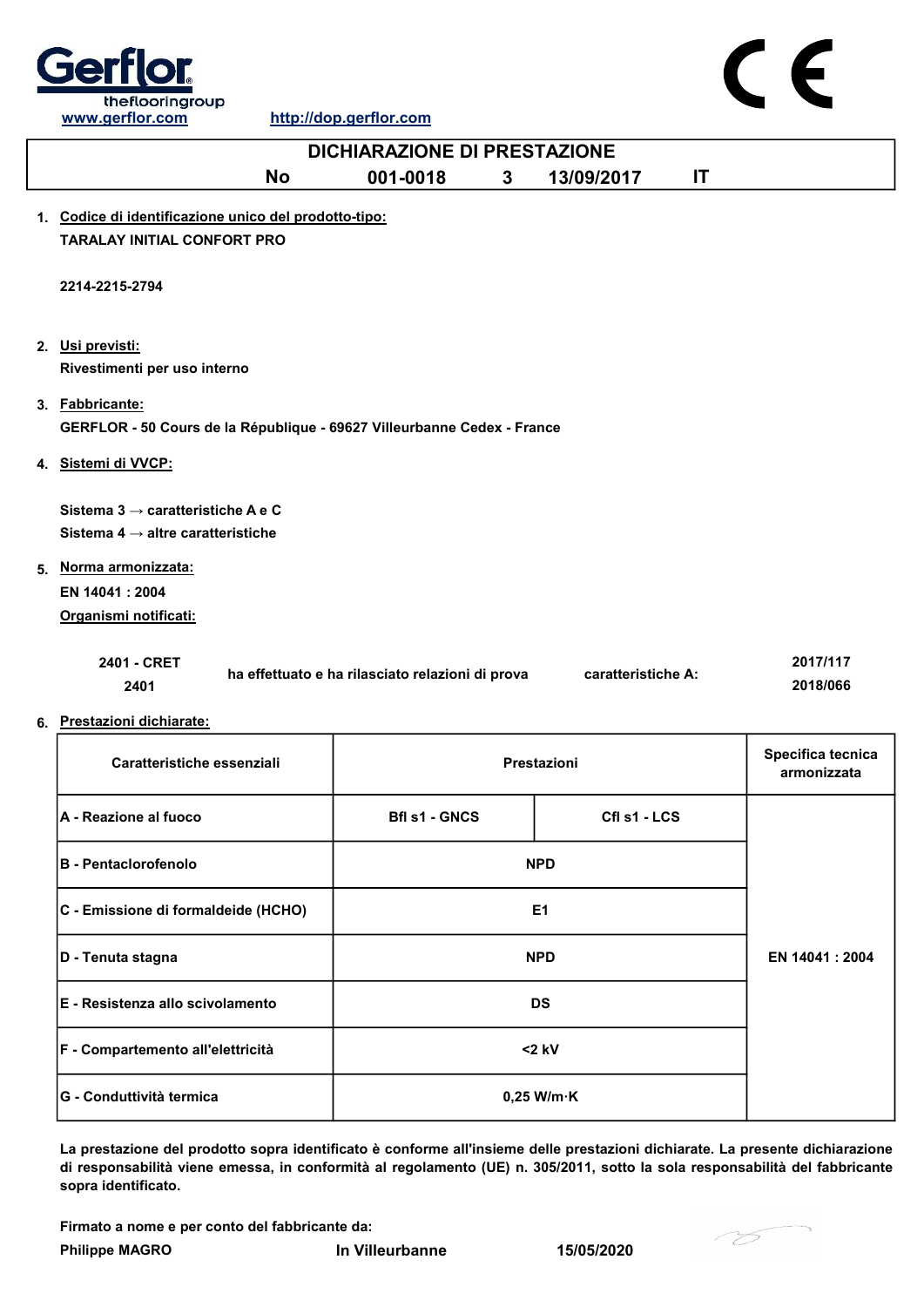



| www.gerflor.com                                                           |           | http://dop.gerflor.com              |              |                        |           |                   |
|---------------------------------------------------------------------------|-----------|-------------------------------------|--------------|------------------------|-----------|-------------------|
|                                                                           |           | EKSPLOATACINIŲ SAVYBIŲ DEKLARACIJA  |              |                        |           |                   |
|                                                                           | <b>No</b> | 001-0018                            | $\mathbf{3}$ | 13/09/2017             | <b>LT</b> |                   |
| 1. Produkto tipo unikalus identifikavimo kodas:                           |           |                                     |              |                        |           |                   |
| <b>TARALAY INITIAL CONFORT PRO</b>                                        |           |                                     |              |                        |           |                   |
|                                                                           |           |                                     |              |                        |           |                   |
| 2214-2215-2794                                                            |           |                                     |              |                        |           |                   |
|                                                                           |           |                                     |              |                        |           |                   |
| 2. Naudojimo paskirtis (-ys):                                             |           |                                     |              |                        |           |                   |
| Grindų dangos naudoti patalpų viduje                                      |           |                                     |              |                        |           |                   |
| 3. Gamintojas:                                                            |           |                                     |              |                        |           |                   |
| GERFLOR - 50 Cours de la République - 69627 Villeurbanne Cedex - France   |           |                                     |              |                        |           |                   |
| 4. Eksploatacinių savybių pastovumo vertinimo ir tikrinimo sistema (-os): |           |                                     |              |                        |           |                   |
|                                                                           |           |                                     |              |                        |           |                   |
| Sistema 3 → charakteristikos A ir C                                       |           |                                     |              |                        |           |                   |
| Sistema 4 $\rightarrow$ kitas charakteristikos                            |           |                                     |              |                        |           |                   |
| 5. Darnusis standartas:                                                   |           |                                     |              |                        |           |                   |
| EN 14041 : 2004                                                           |           |                                     |              |                        |           |                   |
| Notifikuotoji (-osios) įstaiga (-os):                                     |           |                                     |              |                        |           |                   |
| 2401 - CRET                                                               |           |                                     |              |                        |           | 2017/117          |
| 2401                                                                      |           | atliko ir išdavė bandymų ataskaitas |              | charakteristikos A:    |           | 2018/066          |
| 6. Deklaruojama (-os) eksploatacinė (-ės) savybė (-ės):                   |           |                                     |              |                        |           |                   |
|                                                                           |           |                                     |              |                        |           | Darnioji techninė |
| Esminės charakteristikos                                                  |           |                                     |              | Eksploatacinės savybės |           | specifikacija     |
|                                                                           |           |                                     |              |                        |           |                   |
| A - Reakciją į ugnį                                                       |           | <b>Bfl s1 - GNCS</b>                |              | Cfl s1 - LCS           |           |                   |
| <b>B</b> - Pentachlorofenolis turinį                                      |           |                                     |              | <b>NPD</b>             |           |                   |
|                                                                           |           |                                     |              |                        |           |                   |
| C - Emisijos formaldehido                                                 |           |                                     |              | E1                     |           |                   |
|                                                                           |           |                                     |              |                        |           |                   |

Nurodyto produkto eksploatacinės savybės atitinka visas deklaruotas eksploatacines savybes. Ši eksploatacinių savybių deklaracija pateikiama vadovaujantis Reglamentu (ES) Nr. 305/2011, atsakomybė už jos turinį tenka tik joje nurodytam gamintojui. <2 kV G - Šilumos laidumas **1986. gadā uz atstāvā uz Savādā uz Savādā uz Sav**ādā uz 0,25 W/m·K F - Veikimas elektros atžvilgiu

Pasirašyta (gamintojo ir jo vardu):

Philippe MAGRO Villeurbanne 15/05/2020

**D** - Vanduo NPD

E - Atsparumas slydimui DS



EN 14041 : 2004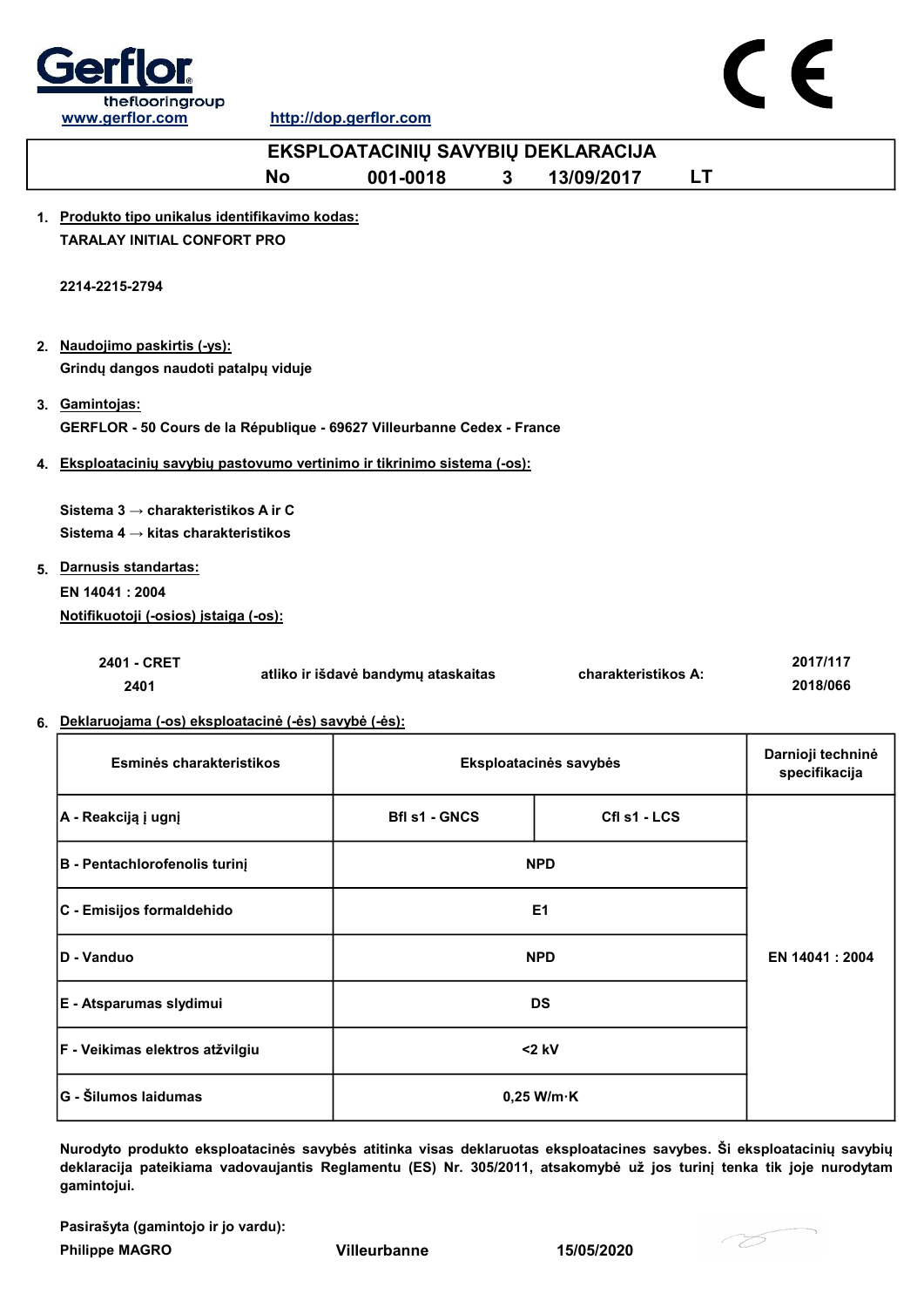

 $\epsilon$ 

http://dop.gerflor.com

|    | EKSPLUATĀCIJAS ĪPAŠĪBU DEKLARĀCIJA                                                                                                                             |                                 |                         |           |                                     |  |
|----|----------------------------------------------------------------------------------------------------------------------------------------------------------------|---------------------------------|-------------------------|-----------|-------------------------------------|--|
|    | No                                                                                                                                                             | 001-0018<br>3                   | 13/09/2017              | <b>LV</b> |                                     |  |
|    | 1. Unikālais izstrādājuma tipa identifikācijas numurs:<br><b>TARALAY INITIAL CONFORT PRO</b>                                                                   |                                 |                         |           |                                     |  |
|    | 2214-2215-2794                                                                                                                                                 |                                 |                         |           |                                     |  |
|    | 2. Paredzētais izmantojums:<br>Grīdas segumi lietošanai telpās                                                                                                 |                                 |                         |           |                                     |  |
|    | 3. Ražotājs:<br>GERFLOR - 50 Cours de la République - 69627 Villeurbanne Cedex - France                                                                        |                                 |                         |           |                                     |  |
|    | 4. Ekspluatācijas īpašību noturības novērtējuma un pārbaudes (AVCP) sistēma(-as):                                                                              |                                 |                         |           |                                     |  |
|    | Sistēma 3 → raksturlielumi A un C<br>Sistēma 4 $\rightarrow$ cits raksturlielumi<br>5. Saskanotais standarts:<br>EN 14041: 2004<br>Pazinotā(-ās) iestāde(-es): |                                 |                         |           |                                     |  |
|    | 2401 - CRET<br>2401                                                                                                                                            | veica un izdeva testu ziņojumus | raksturlielumi A:       |           | 2017/117<br>2018/066                |  |
| 6. | Deklarētā(-ās) ekspluatācijas īpašība(-as):                                                                                                                    |                                 |                         |           |                                     |  |
|    | Būtiskie raksturlielumi                                                                                                                                        |                                 | Ekspluatācijas īpašības |           | Saskaņota tehniskā<br>specifikācija |  |
|    | A - Reakcija uz uguni                                                                                                                                          | <b>Bfl s1 - GNCS</b>            | Cfl s1 - LCS            |           |                                     |  |
|    | <b>B</b> - Pentahlorfenolu saturu                                                                                                                              |                                 | <b>NPD</b>              |           |                                     |  |
|    | C - Formaldehīda emisija                                                                                                                                       |                                 | E <sub>1</sub>          |           |                                     |  |
|    | D - Udens                                                                                                                                                      |                                 | <b>NPD</b>              |           | EN 14041 : 2004                     |  |
|    | E - Slīdes noturība                                                                                                                                            |                                 | <b>DS</b>               |           |                                     |  |
|    | F - Elektriskās īpašības                                                                                                                                       |                                 | $<$ 2 kV                |           |                                     |  |
|    |                                                                                                                                                                |                                 |                         |           |                                     |  |

Iepriekš norādītā izstrādājuma ekspluatācijas īpašības atbilst deklarēto ekspluatācijas īpašību kopumam. Šī ekspluatācijas īpašību deklarācija izdota saskaņā ar Regulu (ES) Nr. 305/2011, un par to ir atbildīgs vienīgi iepriekš norādītais ražotājs.

Philippe MAGRO Villeurbanne 15/05/2020 Parakstīts ražotāja vārdā:

G - Siltuma vadītspēja 0,25 W/m·K

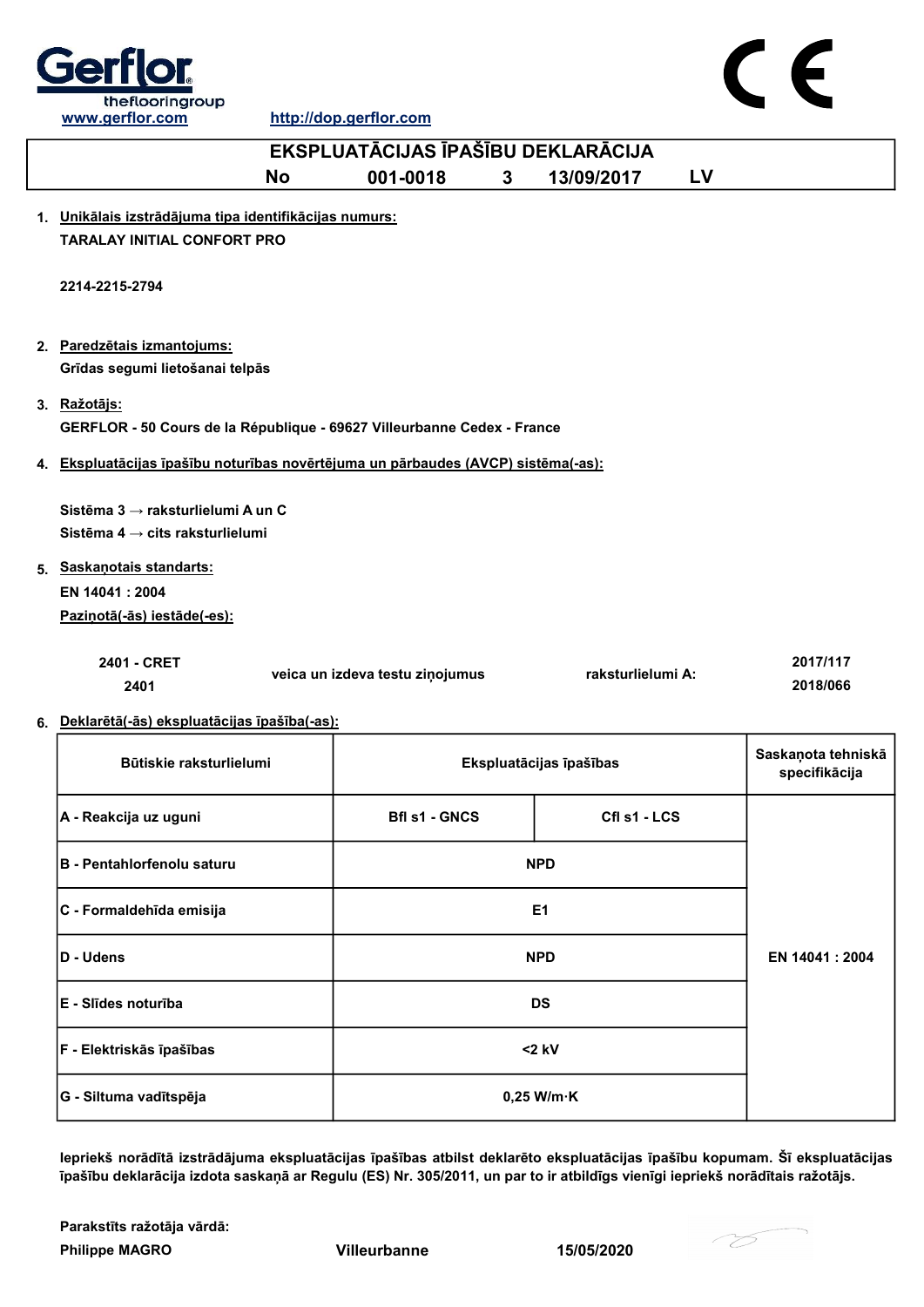

 $\epsilon$ 

http://dop.gerflor.com

| DIKJARAZZJONI TA' PRESTAZZJONI                                          |                                  |                |                              |           |                                            |
|-------------------------------------------------------------------------|----------------------------------|----------------|------------------------------|-----------|--------------------------------------------|
| <b>No</b>                                                               | 001-0018                         | $3\phantom{a}$ | 13/09/2017                   | <b>MT</b> |                                            |
| 1. Kodići uniku ta' identifikazzjoni tat-tip tal-prodott:               |                                  |                |                              |           |                                            |
| <b>TARALAY INITIAL CONFORT PRO</b>                                      |                                  |                |                              |           |                                            |
|                                                                         |                                  |                |                              |           |                                            |
| 2214-2215-2794                                                          |                                  |                |                              |           |                                            |
|                                                                         |                                  |                |                              |           |                                            |
| 2. Użu/i intenzjonat/i:                                                 |                                  |                |                              |           |                                            |
| Pavimenti għall-użu interjuri                                           |                                  |                |                              |           |                                            |
| 3. Manifattur:                                                          |                                  |                |                              |           |                                            |
| GERFLOR - 50 Cours de la République - 69627 Villeurbanne Cedex - France |                                  |                |                              |           |                                            |
| 4. Sistema/i ta' AVCP:                                                  |                                  |                |                              |           |                                            |
|                                                                         |                                  |                |                              |           |                                            |
| Sistema 3 → karatteristići essenzjali A u C                             |                                  |                |                              |           |                                            |
| Sistema 4 $\rightarrow$ ofira characteristics                           |                                  |                |                              |           |                                            |
| 5. Standard armonizzat:                                                 |                                  |                |                              |           |                                            |
| EN 14041: 2004                                                          |                                  |                |                              |           |                                            |
| Korp/i nnotifikat/i:                                                    |                                  |                |                              |           |                                            |
| 2401 - CRET                                                             |                                  |                |                              |           | 2017/117                                   |
| 2401                                                                    | magħmula u maħruġa rapporti test |                | karatteristići essenzjali A: |           | 2018/066                                   |
|                                                                         |                                  |                |                              |           |                                            |
| 6. Prestazzjoni/jiet ddikjarata/i:                                      |                                  |                |                              |           |                                            |
| Karatteristići essenzjali                                               |                                  |                | Prestazzjoni                 |           | Specifikazzjonijiet<br>teknići armonizzati |
|                                                                         |                                  |                |                              |           |                                            |
| A - Reazzjoni ghal hruq                                                 | <b>Bfl s1 - GNCS</b>             |                | Cfl s1 - LCS                 |           |                                            |
|                                                                         |                                  |                |                              |           |                                            |
| <b>B</b> - Kontenut tal pentaklorofenol                                 |                                  |                | <b>NPD</b>                   |           |                                            |
| C - Emissjoni ta 'formaldehyde                                          |                                  |                | E <sub>1</sub>               |           |                                            |
|                                                                         |                                  |                |                              |           |                                            |

| D - Water-ghafis         | <b>NPD</b>           | EN 14041 : 2004 |
|--------------------------|----------------------|-----------------|
| <b>E</b> - Slipperiness  | <b>DS</b>            |                 |
| F - Imģieba elettriku    | $<$ 2 kV             |                 |
| G - Konduttività termali | $0,25$ W/m $\cdot$ K |                 |

Il-prestazzjoni tal-prodott identifikat hawn fuq hija konformi mal-prestazzjonijiet iddikjarati. Din id-dikjarazzjoni ta' prestazzjoni hija maħruġa, skont ir-Regolament (UE) Nru 305/2011, taħt ir-responsabbiltà unika tal-manifattur identifikat hawn fuq.

Iffirmat għal u f'isem il-manifattur minn:

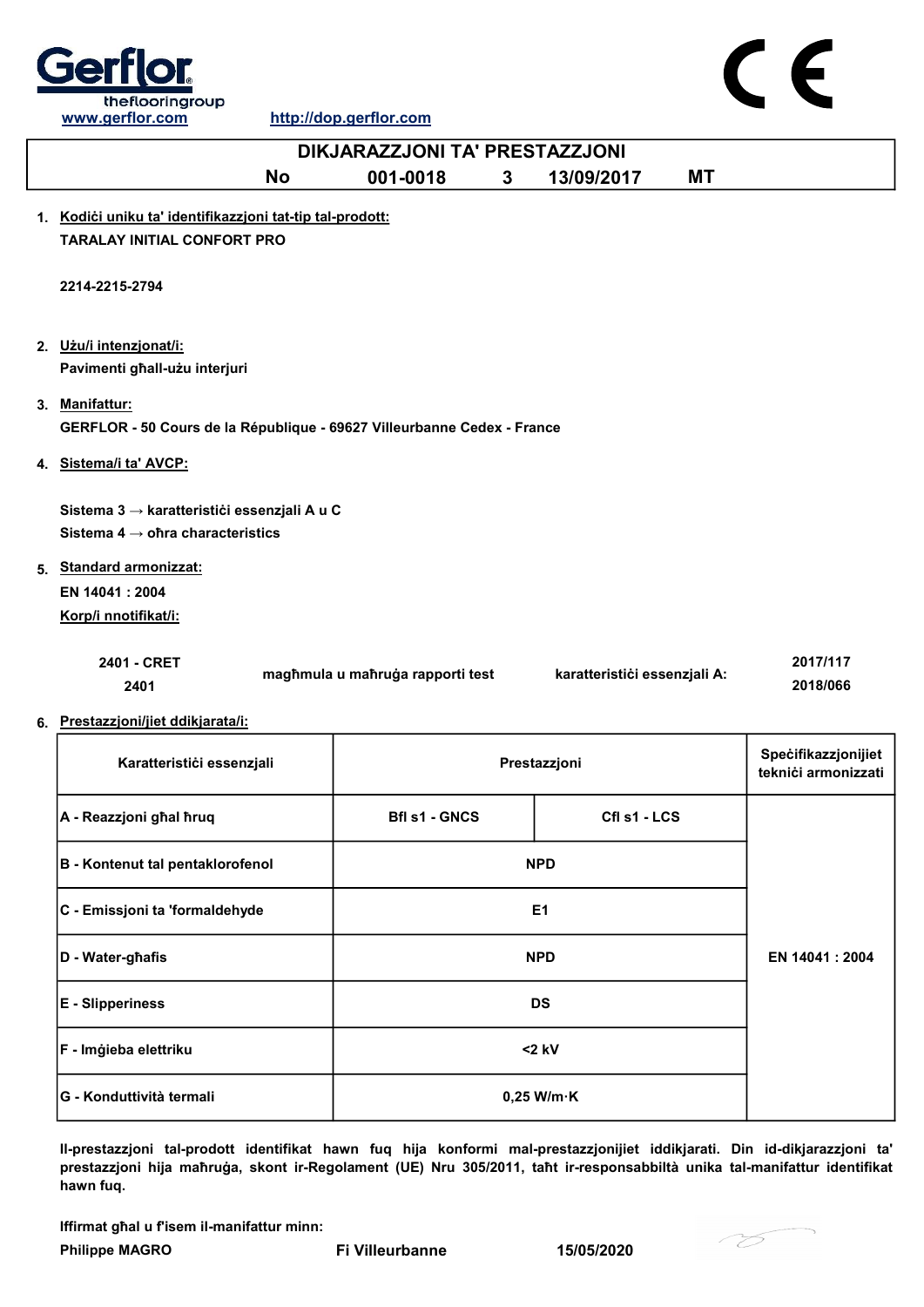

|                                                                                                 | <b>PRESTATIEVERKLARING</b>                    |   |                   |           |                 |
|-------------------------------------------------------------------------------------------------|-----------------------------------------------|---|-------------------|-----------|-----------------|
| <b>No</b>                                                                                       | 001-0018                                      | 3 | 13/09/2017        | <b>NL</b> |                 |
| 1. Unieke identificatiecode van het producttype:                                                |                                               |   |                   |           |                 |
| <b>TARALAY INITIAL CONFORT PRO</b>                                                              |                                               |   |                   |           |                 |
|                                                                                                 |                                               |   |                   |           |                 |
| 2214-2215-2794                                                                                  |                                               |   |                   |           |                 |
|                                                                                                 |                                               |   |                   |           |                 |
| 2. Beoogd(e) gebruik(en):                                                                       |                                               |   |                   |           |                 |
| Vloerbdekkingen voor binnen gebruik                                                             |                                               |   |                   |           |                 |
| 3. Fabrikant:                                                                                   |                                               |   |                   |           |                 |
| GERFLOR - 50 Cours de la République - 69627 Villeurbanne Cedex - France                         |                                               |   |                   |           |                 |
| 4. Het systeem of de systemen voor de beoordeling en verificatie van de prestatiebestendigheid: |                                               |   |                   |           |                 |
|                                                                                                 |                                               |   |                   |           |                 |
| Systeem $3 \rightarrow$ kenmerken A en C                                                        |                                               |   |                   |           |                 |
| Systeem $4 \rightarrow$ other characteristics                                                   |                                               |   |                   |           |                 |
| 5. Geharmoniseerde norm:                                                                        |                                               |   |                   |           |                 |
| EN 14041 : 2004                                                                                 |                                               |   |                   |           |                 |
| Aangemelde instantie(s):                                                                        |                                               |   |                   |           |                 |
| 2401 - CRET                                                                                     | heeft uitgevoerd en heeft verstrekt rapporten |   |                   |           | 2017/117        |
| 2401                                                                                            | inzake tests                                  |   | kenmerken A:      |           | 2018/066        |
| 6. Aangegeven prestatie(s):                                                                     |                                               |   |                   |           |                 |
|                                                                                                 |                                               |   |                   |           | Geharmoniseerde |
| Essentiële kenmerken                                                                            |                                               |   | <b>Prestaties</b> |           | technische      |
|                                                                                                 |                                               |   |                   |           | specificaties   |
| A - Reactie bij brand                                                                           | <b>Bfl s1 - GNCS</b>                          |   | Cfl s1 - LCS      |           |                 |
| <b>B</b> - Gehalte pentachloorfenol                                                             |                                               |   | <b>NPD</b>        |           |                 |
|                                                                                                 |                                               |   |                   |           |                 |
| C - Uitstoot van formaldehyde                                                                   |                                               |   | E <sub>1</sub>    |           |                 |
| D - Waterdichtheid                                                                              |                                               |   | <b>NPD</b>        |           | EN 14041: 2004  |
|                                                                                                 |                                               |   |                   |           |                 |

De prestaties van het hierboven omschreven product zijn conform de aangegeven prestaties. Deze prestatieverklaring wordt in overeenstemming met Verordening (EU) nr. 305/2011 onder de exclusieve verantwoordelijkheid van de hierboven vermelde fabrikant verstrekt.

Ondertekend voor en namens de fabrikant door:

F - Elektrisch gedrag <2 kV

E - Slipweerstand DS

G - Warmtegeleiding and the control of the control of the control of the control of the control of the control of the control of the control of the control of the control of the control of the control of the control of the

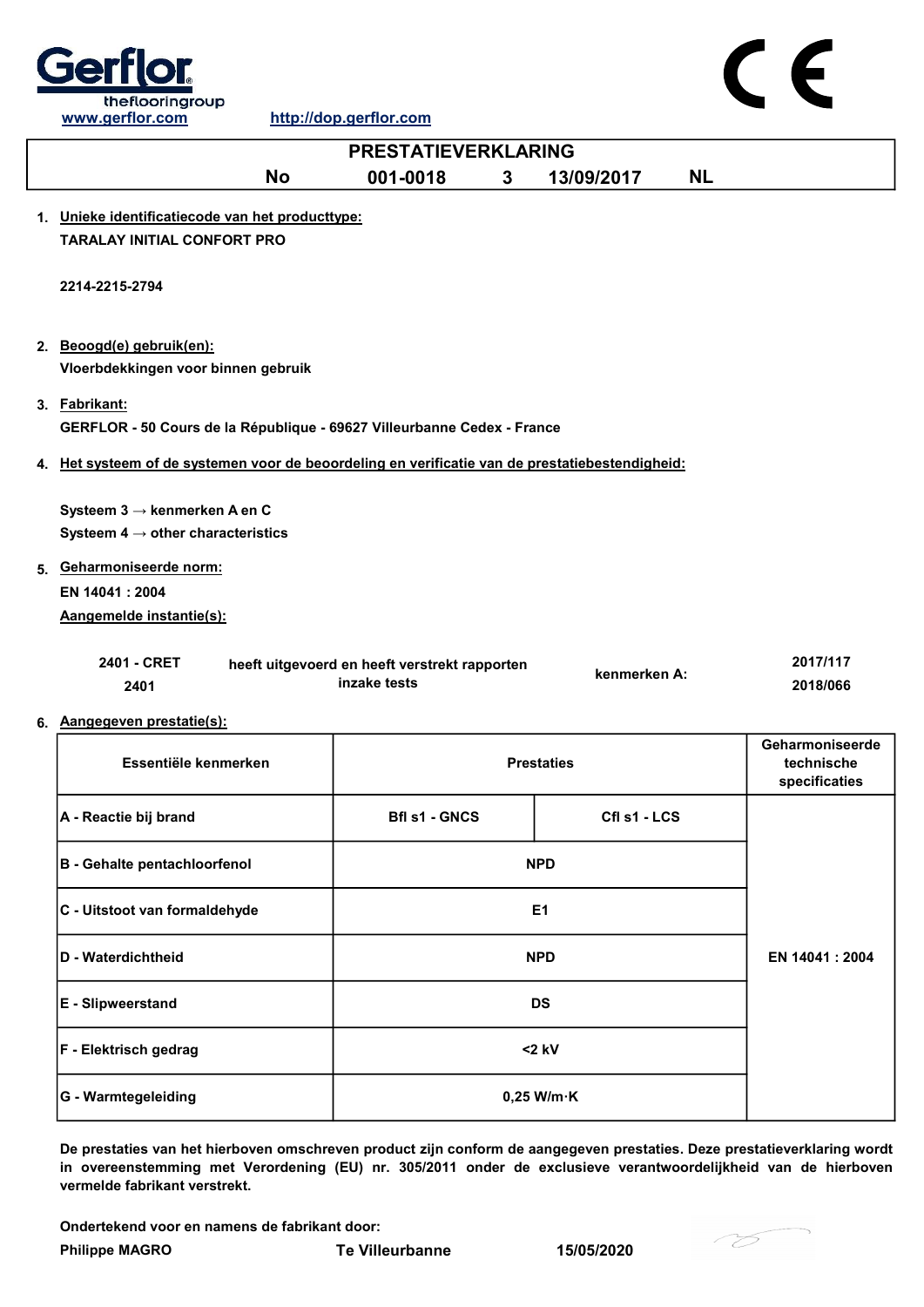



|    | DEKLARACJA WŁAŚCIWOŚCI UŻYTKOWYCH                                                        |                                            |                      |                                              |  |  |  |
|----|------------------------------------------------------------------------------------------|--------------------------------------------|----------------------|----------------------------------------------|--|--|--|
|    | <b>No</b>                                                                                | 001-0018<br>3                              | 13/09/2017           | <b>PL</b>                                    |  |  |  |
| 1. | Niepowtarzalny kod identyfikacyjny typu wyrobu:<br><b>TARALAY INITIAL CONFORT PRO</b>    |                                            |                      |                                              |  |  |  |
|    | 2214-2215-2794                                                                           |                                            |                      |                                              |  |  |  |
|    | 2. Zamierzone zastosowanie lub zastosowania:<br>Pokrycia podłogowe użytkowanie wewnątrz  |                                            |                      |                                              |  |  |  |
|    | 3. Producent:<br>GERFLOR - 50 Cours de la République - 69627 Villeurbanne Cedex - France |                                            |                      |                                              |  |  |  |
|    | 4. System(-y) oceny i weryfikacji stałości właściwości użytkowych:                       |                                            |                      |                                              |  |  |  |
|    | Systemie 3 → charakterystyki A és C<br>Systemie 4 → inne charakterystyki                 |                                            |                      |                                              |  |  |  |
|    | 5. Norma zharmonizowana:<br>EN 14041 : 2004<br>Jednostka lub jednostki notyfikowane:     |                                            |                      |                                              |  |  |  |
|    | 2401 - CRET<br>2401                                                                      | przeprowadził i wydał sprawozdania z badań | charakterystyki A:   | 2017/117<br>2018/066                         |  |  |  |
|    | 6. Deklarowane właściwości użytkowe:                                                     |                                            |                      |                                              |  |  |  |
|    | Zasadnicze charakterystyki                                                               |                                            | Właściwości użytkowe | Zharmonizowana<br>specyfikacja<br>techniczna |  |  |  |
|    | A - Reakcja na ogień                                                                     | <b>Bfl s1 - GNCS</b>                       | Cfl s1 - LCS         |                                              |  |  |  |
|    | B - Zawartość pentachlorofenolu (PCP)                                                    |                                            | <b>NPD</b>           |                                              |  |  |  |
|    | C - Emisja formaldehydu                                                                  |                                            | E <sub>1</sub>       |                                              |  |  |  |
|    | D - Wodoszczelność                                                                       |                                            | <b>NPD</b>           | EN 14041 : 2004                              |  |  |  |
|    |                                                                                          |                                            |                      |                                              |  |  |  |

| E - Odporność na poślizg          | <b>DS</b>            |  |
|-----------------------------------|----------------------|--|
| <b>F</b> - Zachowanie elektryczne | $<$ 2 kV             |  |
| G - Przewodność cieplna           | $0,25$ W/m $\cdot$ K |  |
|                                   |                      |  |

Właściwości użytkowe określonego powyżej wyrobu są zgodne z zestawem deklarowanych właściwości użytkowych. Niniejsza deklaracja właściwości użytkowych wydana zostaje zgodnie z rozporządzeniem (UE) nr 305/2011 na wyłączną odpowiedzialność producenta określonego powyżej.

W imieniu producenta podpisał(-a):

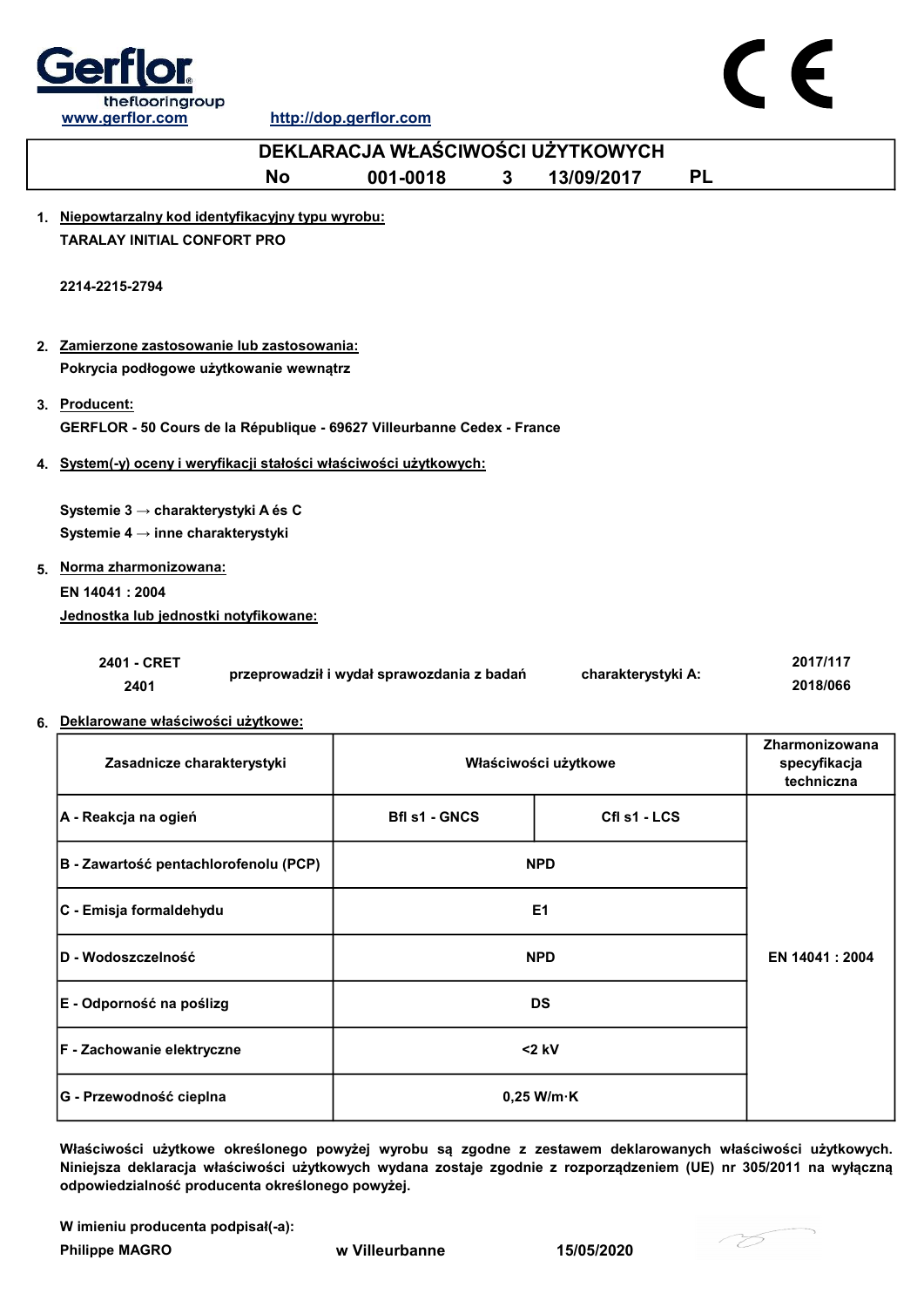



O desempenho do produto identificado acima está em conformidade com o conjunto de desempenhos declarados. A presente declaração de desempenho é emitida, em conformidade com o Regulamento (UE) n.o 305/2011, sob a exclusiva responsabilidade do fabricante identificado acima.

Assinado por e em nome do fabricante por:

G - Condutividade térmica de de de la conductividade térmica de la conductividade de la conductividade de la co

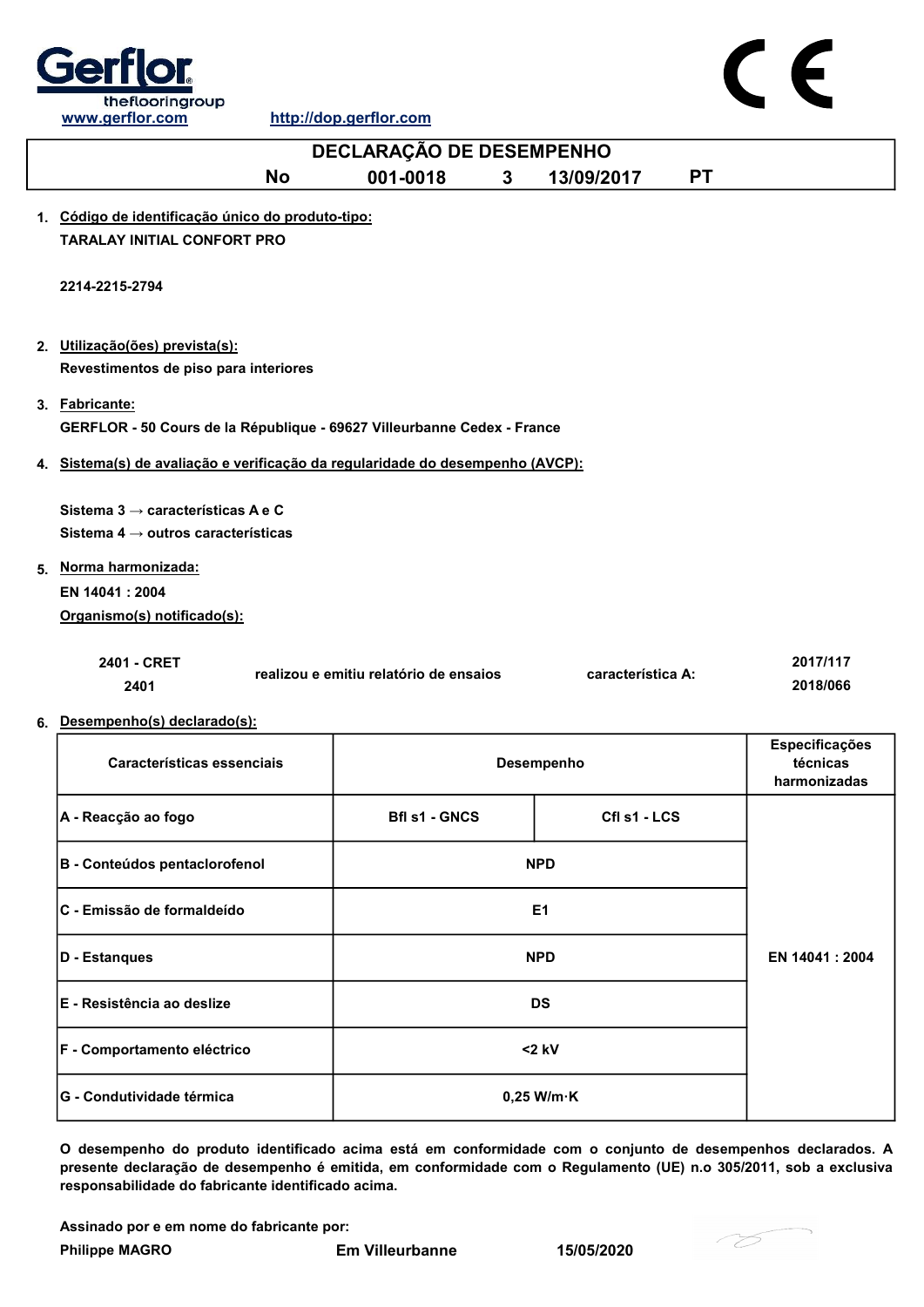

| DECLARAȚIA DE PERFORMANȚĂ                                                       |                                               |   |                   |           |                                      |
|---------------------------------------------------------------------------------|-----------------------------------------------|---|-------------------|-----------|--------------------------------------|
| <b>No</b>                                                                       | 001-0018                                      | 3 | 13/09/2017        | <b>RO</b> |                                      |
| 1. Cod unic de identificare al produsului-tip:                                  |                                               |   |                   |           |                                      |
| <b>TARALAY INITIAL CONFORT PRO</b>                                              |                                               |   |                   |           |                                      |
| 2214-2215-2794                                                                  |                                               |   |                   |           |                                      |
| 2. Utilizare (utilizări) preconizată (preconizate):                             |                                               |   |                   |           |                                      |
| Pardoseală pentru utilizarea în interior                                        |                                               |   |                   |           |                                      |
|                                                                                 |                                               |   |                   |           |                                      |
| 3. Fabricant:                                                                   |                                               |   |                   |           |                                      |
| GERFLOR - 50 Cours de la République - 69627 Villeurbanne Cedex - France         |                                               |   |                   |           |                                      |
| 4. Sistemul (sistemele) de evaluare și de verificare a constanței performanței: |                                               |   |                   |           |                                      |
|                                                                                 |                                               |   |                   |           |                                      |
| Sistemului 3 → caracteristici A și C                                            |                                               |   |                   |           |                                      |
| Sistemului 4 $\rightarrow$ alte caracteristici                                  |                                               |   |                   |           |                                      |
| 5. Standard armonizat:                                                          |                                               |   |                   |           |                                      |
| EN 14041: 2004                                                                  |                                               |   |                   |           |                                      |
| Organism (organisme) notificat(e):                                              |                                               |   |                   |           |                                      |
|                                                                                 |                                               |   |                   |           |                                      |
| 2401 - CRET                                                                     |                                               |   | caracteristici A: |           | 2017/117                             |
| 2401                                                                            | a efectuat și a emis rezultatele încercărilor |   |                   |           | 2018/066                             |
| 6. Performanța (performanțe) declarată (declarate):                             |                                               |   |                   |           |                                      |
|                                                                                 |                                               |   |                   |           |                                      |
| Caracteristici esențiale                                                        |                                               |   | Performanță       |           | Specificațiile tehnice<br>armonizate |
|                                                                                 |                                               |   |                   |           |                                      |
| A - Reacție la foc                                                              | <b>Bfl s1 - GNCS</b>                          |   | Cfl s1 - LCS      |           |                                      |
|                                                                                 |                                               |   |                   |           |                                      |
| B - Continutul de pentaclorfenol                                                |                                               |   | <b>NPD</b>        |           |                                      |
|                                                                                 |                                               |   |                   |           |                                      |
| C - Emisiile de formaldehidă                                                    |                                               |   | E1                |           |                                      |
|                                                                                 |                                               |   |                   |           |                                      |
| D - De etanşare                                                                 |                                               |   | <b>NPD</b>        |           | EN 14041 : 2004                      |

Performanța produsului identificat mai sus este în conformitate cu setul de performanțe declarate. Această declarație de performanță este eliberată în conformitate cu Regulamentul (UE) nr. 305/2011, pe răspunderea exclusivă a fabricantului identificat mai sus.

Semnată pentru și în numele fabricantului de către:

E - Rezistenta la alunecare DS

F - Electrice comportament and the set of the set of the set of the set of the set of the set of the set of the set of the set of the set of the set of the set of the set of the set of the set of the set of the set of the

G - Conductivitate termică 0,25 W/m·K

Philippe MAGRO În Villeurbanne 15/05/2020

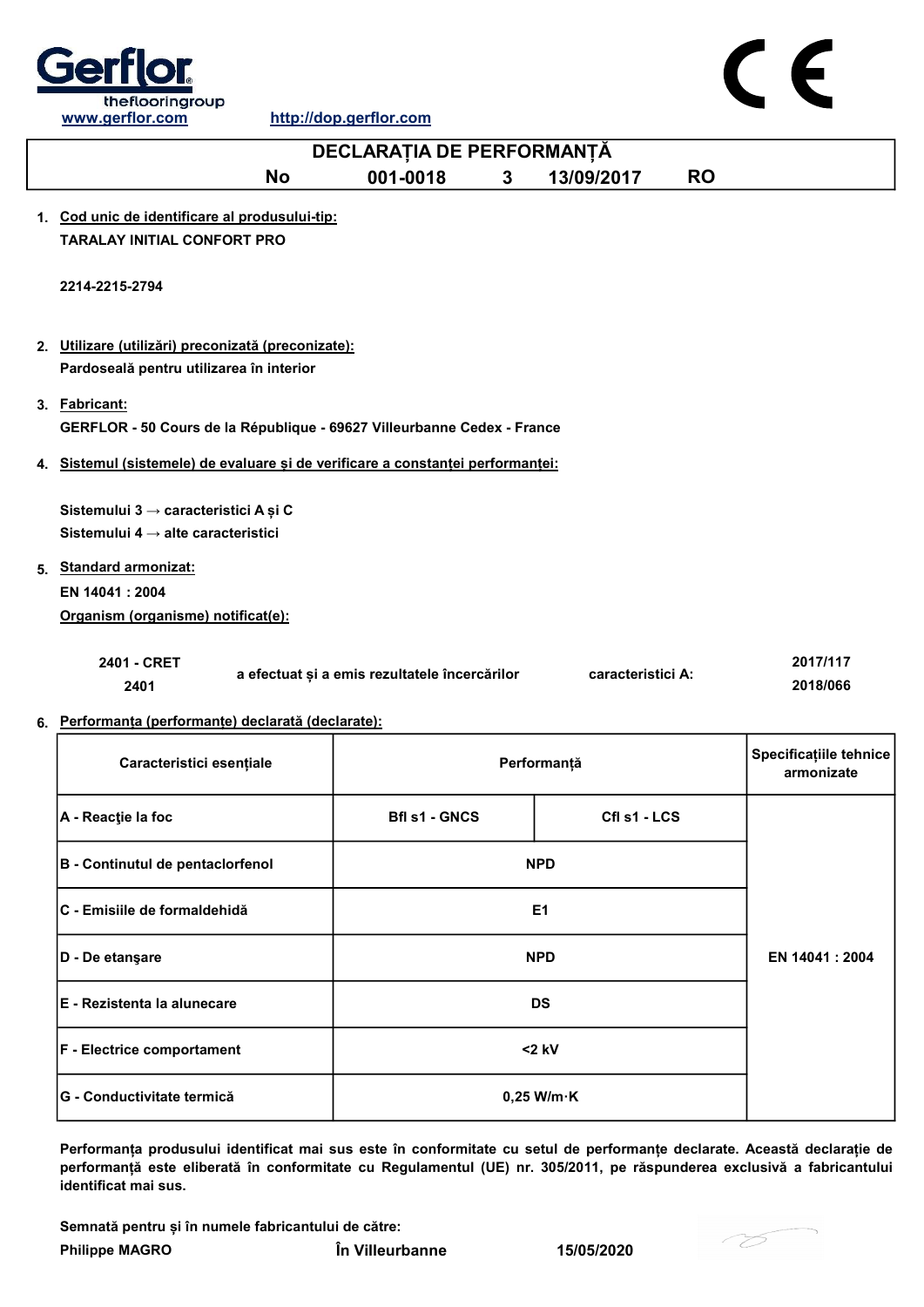

 $\epsilon$ 

| <b>VYHLÁSENIE O PARAMETROCH</b>                                                        |                                       |                  |           |                                            |  |
|----------------------------------------------------------------------------------------|---------------------------------------|------------------|-----------|--------------------------------------------|--|
| <b>No</b>                                                                              | 001-0018<br>3                         | 13/09/2017       | <b>SK</b> |                                            |  |
| 1. Jedinečný identifikačný kód typu výrobku:<br><b>TARALAY INITIAL CONFORT PRO</b>     |                                       |                  |           |                                            |  |
| 2214-2215-2794                                                                         |                                       |                  |           |                                            |  |
| 2. Zamýšľané použitie/použitia:<br>Dlážkoviny pre interiérové priestory                |                                       |                  |           |                                            |  |
| 3. Výrobca:<br>GERFLOR - 50 Cours de la République - 69627 Villeurbanne Cedex - France |                                       |                  |           |                                            |  |
| 4. Systém(-y) posudzovania a overovania nemennosti parametrov:                         |                                       |                  |           |                                            |  |
| Systéme 3 → vlastnosti A a C<br>Systéme 4 → ostatné vlastnosti                         |                                       |                  |           |                                            |  |
| 5. Harmonizovaná norma:                                                                |                                       |                  |           |                                            |  |
| EN 14041 : 2004<br>Notifikovaný(-é) subjekt(-y):                                       |                                       |                  |           |                                            |  |
| 2401 - CRET<br>2401<br>6. Deklarované parametre:                                       | vykonal a vydala protokoly o skúškach | vlastnosti A:    |           | 2017/117<br>2018/066                       |  |
| Podstatné vlastnosti                                                                   |                                       | <b>Parametre</b> |           | Harmonizované<br>technické<br>špecifikácie |  |
| <b>A - Reakcia na oheň</b>                                                             | <b>Bfl s1 - GNCS</b>                  | Cfl s1 - LCS     |           |                                            |  |
| B - Obsah pentanchlórfenolu (PCP)                                                      |                                       | <b>NPD</b>       |           |                                            |  |
| C - Uvoľňovanie formaldehydu                                                           |                                       | E <sub>1</sub>   |           |                                            |  |
| D - Vodotesnosť                                                                        |                                       | <b>NPD</b>       |           | EN 14041 : 2004                            |  |
| E - Odolnosť proti pošmyknutiu                                                         |                                       | <b>DS</b>        |           |                                            |  |

Uvedené parametre výrobku sú v zhode so súborom deklarovaných parametrov. Toto vyhlásenie o parametroch sa v súlade s nariadením (EÚ) č. 305/2011 vydáva na výhradnú zodpovednosť uvedeného výrobcu.

0,25 W/m·K

Podpísal(-a) za a v mene výrobcu:

Philippe MAGRO V Villeurbanne 15/05/2020

G - Tepelná vodivosť

F - Elektrické správanie <2 kV

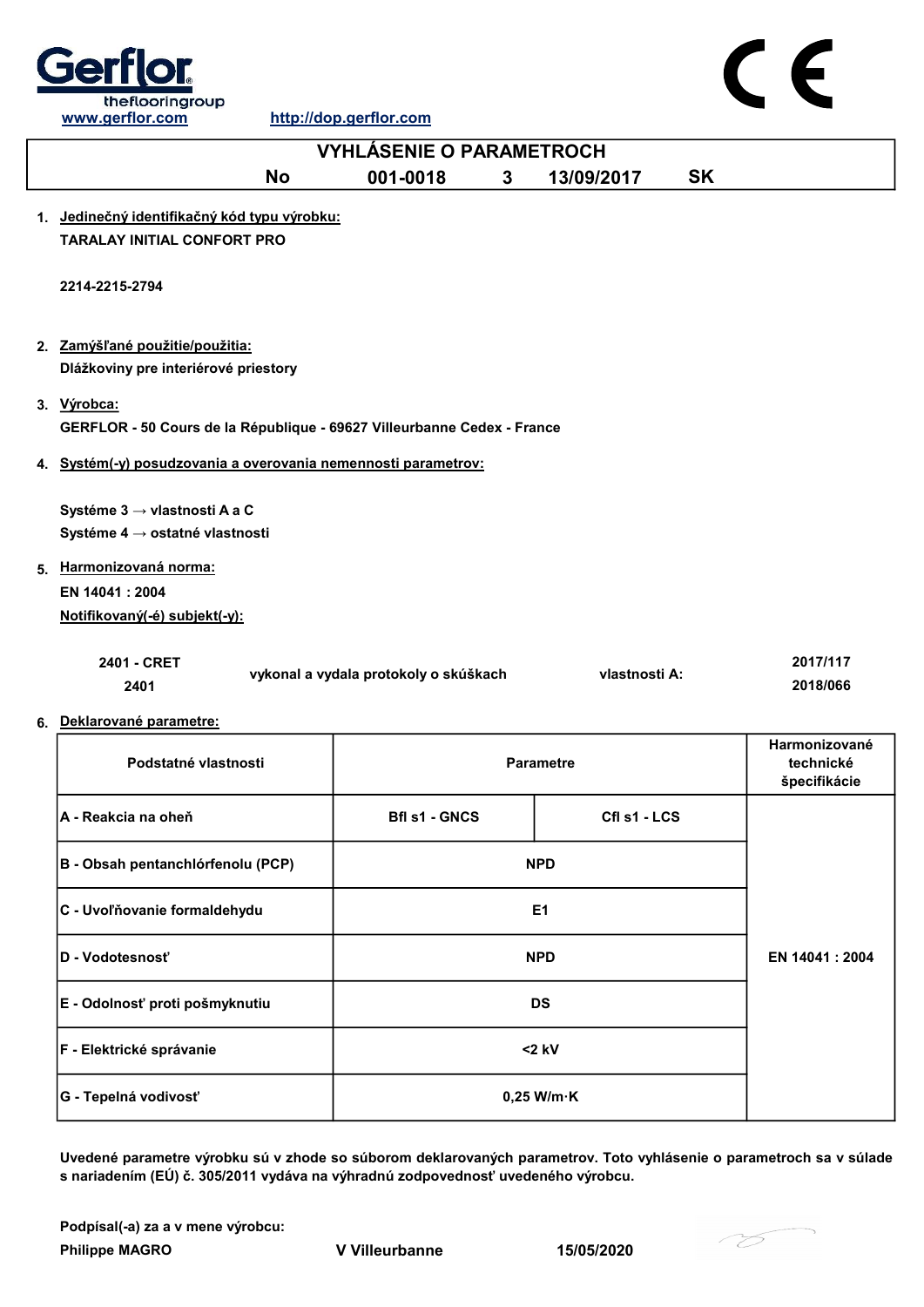



Lastnosti proizvoda, navedenega zgoraj, so v skladu z navedenimi lastnostmi. Za izdajo te izjave o lastnostih je v skladu z Uredbo (EU) št. 305/2011 odgovoren izključno proizvajalec, naveden zgoraj.

Podpisal za in v imenu proizvajalca:

Philippe MAGRO **V** Villeurbanne 15/05/2020